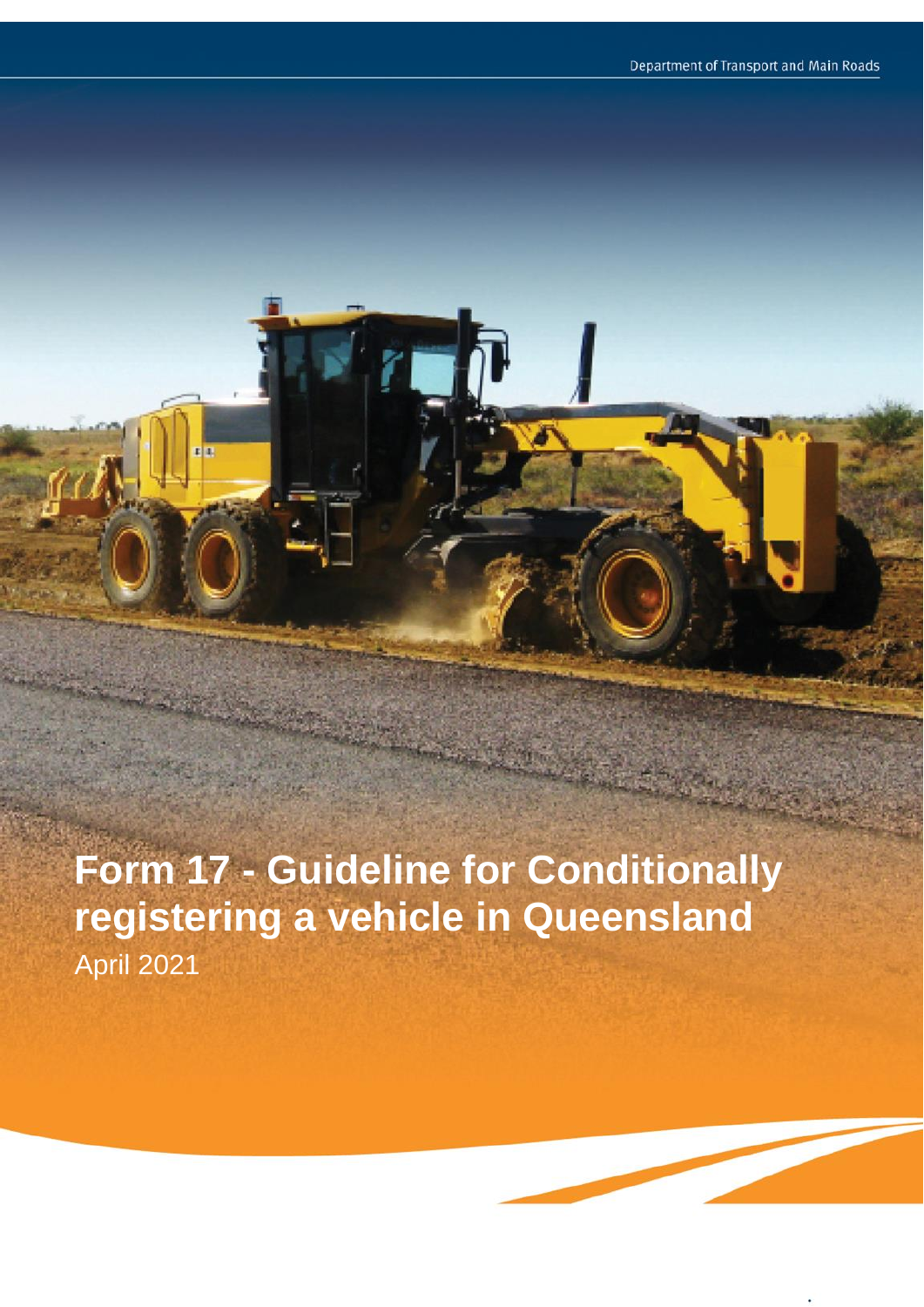© The State of Queensland (Department of Transport and Main Roads) 2009-2020 Queensland Government



http://creativecommons.org/licenses/by-nd/4.0/

You are free to copy and redistribute the material in any medium or format for any purpose, even commercially.as long as you attribute the State of Queensland (Department of Transport and Main Roads) 2020. If you remix, transform, or build upon the material, you may not distribute the modified material.

This work is licensed under a Creative Commons Attribution-No Derivatives 4.0 International License.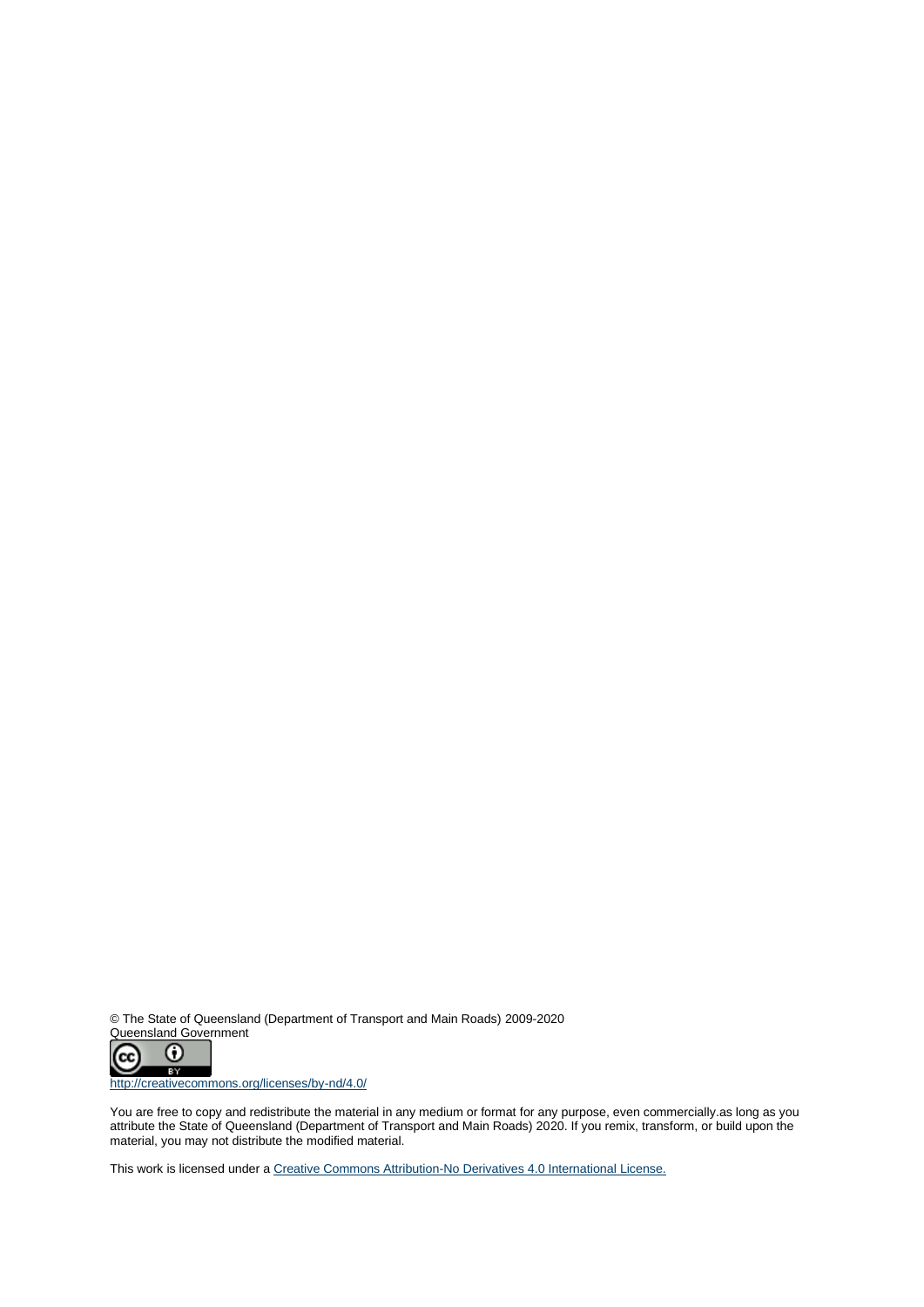# **Contents**

| <b>Contents</b>  |                                              | 3              |
|------------------|----------------------------------------------|----------------|
| Part 1           | <b>Conditional Registration of a Vehicle</b> | 4              |
| 1.               | <b>Purpose of the Guideline</b>              | 4              |
| 2.               | How it should be used                        | 4              |
| 3.               | <b>CRV Guideline Authority</b>               | 4              |
| 4.               | <b>Definitions</b>                           | 5              |
| 5.               | <b>Exemption from Vehicle Standards</b>      | 5              |
| Part 2           | <b>Technical Requirements</b>                | 6              |
| 6.               | <b>Access to Road Network</b>                | 6              |
| $\overline{7}$ . | <b>General Restrictions</b>                  | $\overline{7}$ |
| 8.               | <b>Approval from other Authorities</b>       | 8              |
| 9.               | <b>Authorisations/Permits</b>                | 8              |
| 10.              | <b>Conditions of Operation</b>               | 8              |
| 11.              | <b>Conditions for Use</b>                    | 9              |
| 12.              | <b>Multi-purpose Vehicles</b>                | 10             |
| 13.              | <b>Dimension Requirements</b>                | 11             |
| 14.              | <b>Mass Requirements</b>                     | 11             |
| Part 3           | <b>Conditions for Use Codes</b>              | 12             |
| Part 4           | <b>Vehicle Standards Exemptions</b>          | 19             |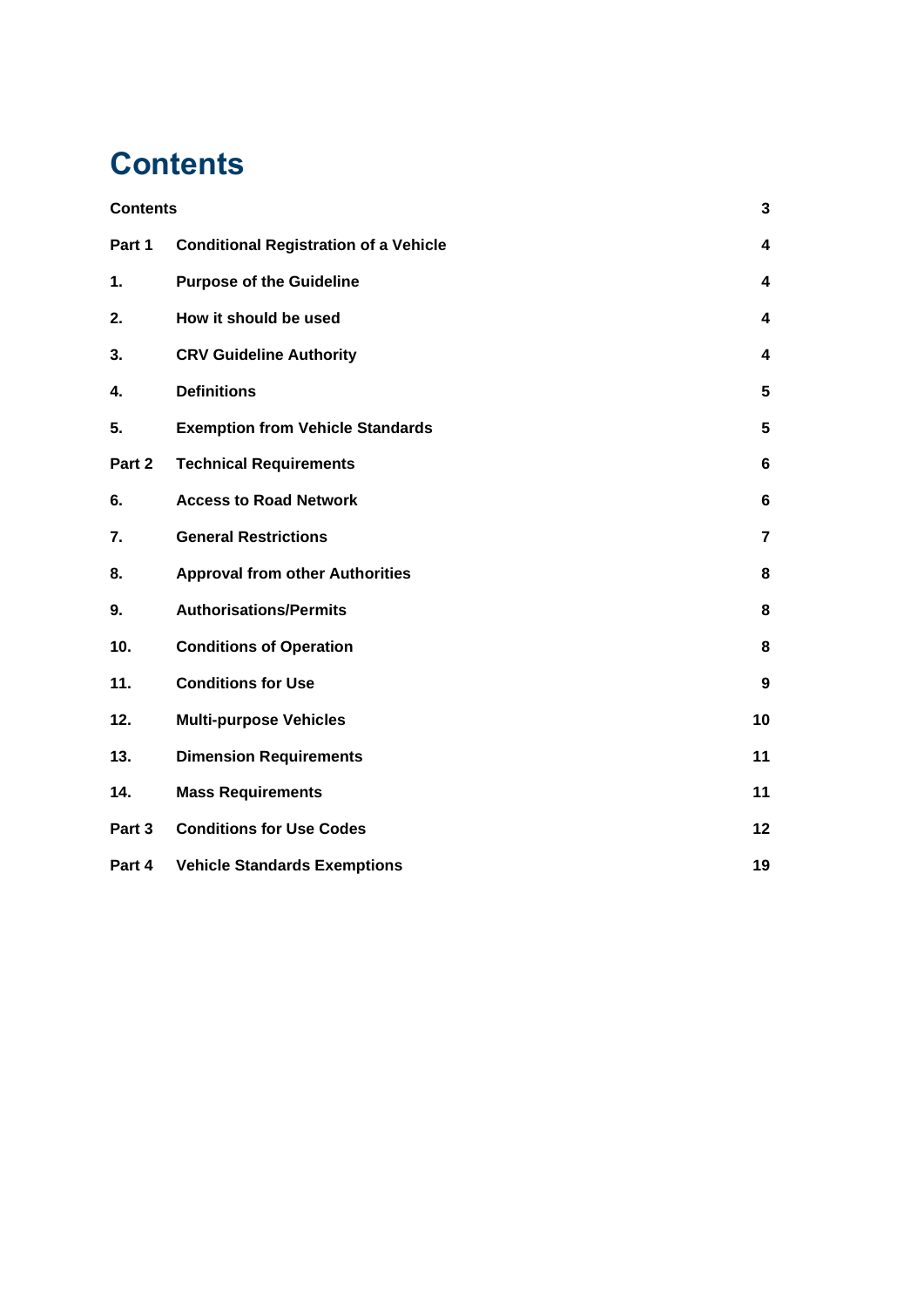# **Part 1 Conditional Registration of a Vehicle**

#### **1. Purpose of the Guideline**

This **Guideline for Conditionally registering a vehicle in Queensland (CRV Guideline)** provides guidance in relation to those specific vehicles captured by the Conditionally Register Vehicle framework.

The CRV Guideline enables non-standard vehicles that are either exempt from, or not accepted for registration, the ability to be approved as a Conditionally Registered Vehicle (CRV).

Any non-standard vehicle that does not comply with the regulations for standard registration but has a genuine requirement to access the road network, may be eligible for conditional registration under the CRV Guideline.

To find out more about the CRV Guideline please visit the Department of Transport and Main Roads (TMR) website at www.qld.gov.au/transport/registration/register/conditional.

The CRV Guideline offers non-standard vehicles the benefit of Compulsory Third Party (CTP) insurance. CTP insurance protects motor vehicle owners and drivers from being held financially responsible if they injure someone in a motor vehicle accident.

For more information about CTP insurance, please visit www.maic.qld.gov.au.

#### **2. How it should be used**

This CRV Guideline is designed to assist customers that want to Conditionally register an **agricultural, recreational or construction vehicle** that falls under the non-complying vehicle catalogues.

**In the first instance,** TMR recommends you search the relevant non-complying vehicle catalogue, to determine the relevant conditional vehicle type and required conditions for which you may need to make an application. The relevant catalogues can be found on the TMR website at www.qld.gov.au/transport/registration/register/conditional

The CRV Guideline outlines the necessary requirements for Conditionally registering a vehicle.

### **3. CRV Guideline Authority**

The CRV Guideline is issued in accordance with:

- Section 14(1)(a) of the *Transport Operations (Road Use Management – Vehicle Standards and Safety) Regulation 2010*
- Section 12 of the *Transport Operations (Road Use Management – Vehicle Registration) Regulation 2010*
- Part 4 Section 22 of the *Statutory Instruments Act 1992*.

The CRV Guideline is the 'Queensland Guideline' that is referred to in the Queensland Heavy Vehicle Standards (Conditional Registration) Exemption Notice 2019 (No. 1) issued by the National Heavy Vehicle Regulator.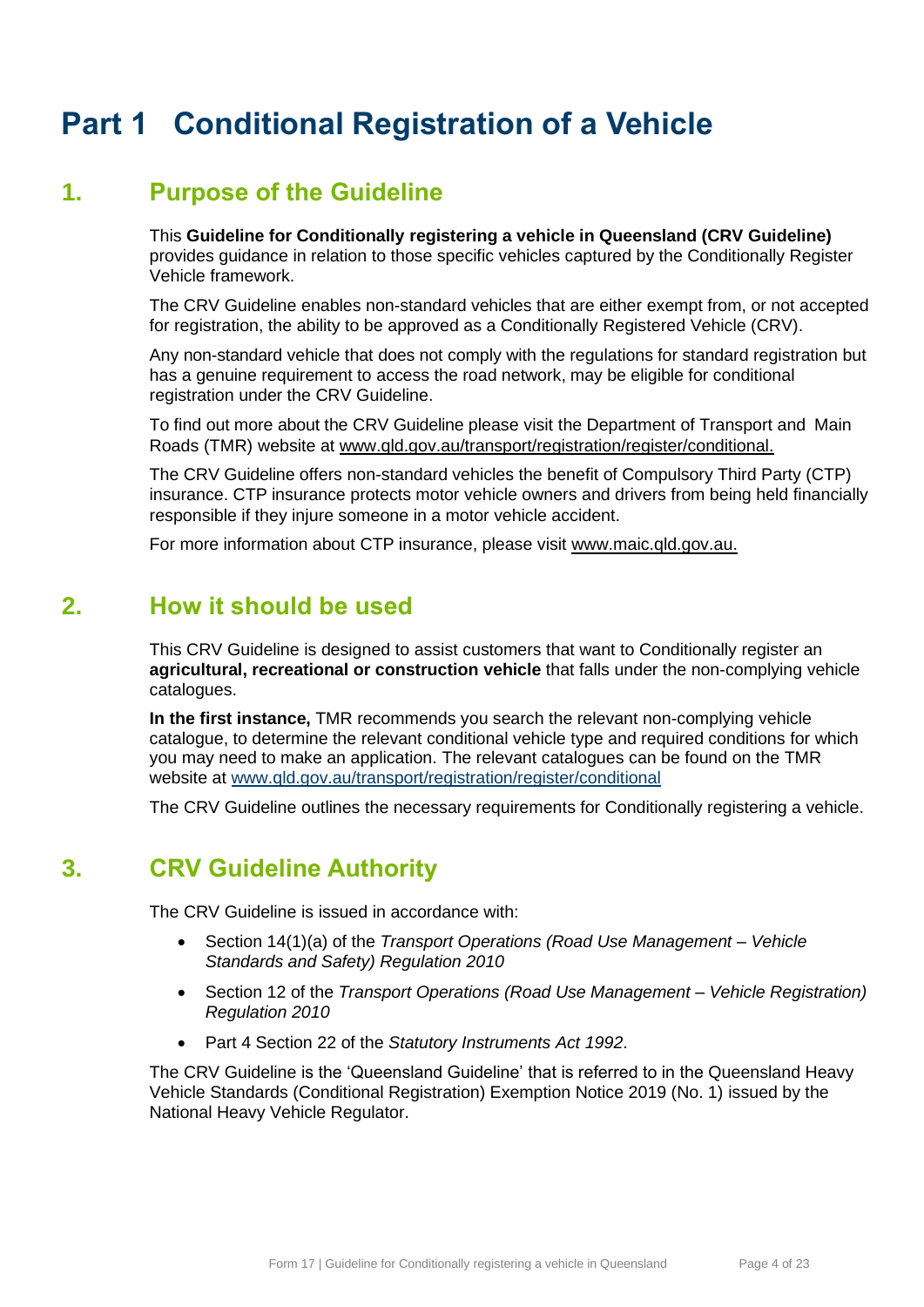### **4. Definitions**

Unless otherwise stated, words and expressions used in the CRV Guideline have the same meanings as those defined in the *Transport Operations (Road Use Management) Act 1995* or the *Transport Operations (Road Use Management—Vehicle Standards and Safety) Regulation 2010.*

**Built-up area**, in relation to a length of road, means an area in which there are buildings on land next to the road, or there is street lighting at intervals not over 100m for a distance of at least 500m, or if the road is shorter than 500m, for the whole road

**Central business district** means the network of roads that are located within the regulated parking zone of any city.

**City** includes any place within the city limits, but not limited to the Central Business District.

**Daylight** means a period in a day from sunrise to sunset

**Heavy Vehicle** means a vehicle with a GVM or ATM over 4.5t. Also, for the purposes of this Law, a combination that includes a vehicle with a GVM or ATM of more than 4.5t is a heavy vehicle.

**HVVS Regulation** means Heavy Vehicle (Vehicle Standards) National Regulation

**Light Vehicle** means a vehicle with a Gross Vehicle Mass (GVM) or an Aggerate Trailer Mass (ATM) up to 4.5t GVM

**NHVR** means the National Heavy Vehicle Regulator

**Other Authorities** means local government or the Department of Environment and Science

**Prescribed city** is any of the following towns or cities: Brisbane, Bundaberg, Caboolture, Cairns, Caloundra, Charters Towers, Gladstone, Gold Coast City, Gympie, Ipswich, Logan City, Mackay, Maryborough/Hervey Bay, Mount Isa, Redcliffe, Redland City, Rockhampton, Toowoomba, and Townsville

**QPS** means Queensland Police Service

**TMR** means the Queensland Department of Transport and Main Roads

**Vehicle/combination** for the purpose of the CRV Guideline, a conditionally registered vehicle usually operated in a combination and is a single unit

**VSS Regulation** means the *Transport Operations (Road Use Management – Vehicle Standards and Safety) Regulation 2010.*

### **5. Exemption from Vehicle Standards**

- A light vehicle is exempt from certain requirements as listed in Part 4 to the CRV Guideline.
	- $\circ$  Light vehicles operating under the CRV Guideline that do not need to comply with certain requirements of Schedule 1 of the *Transport Operations (Road Use Management—Vehicle Standards and Safety) Regulation 2010.*
- A heavy vehicle is exempt from certain requirements as listed in Part 4 to the CRV Guideline.
	- o Queensland Heavy Vehicle Standards (Conditional Registration) Exemption Notice 2019 (No.1), the CRV Guideline also lists the relevant sections of the *Heavy Vehicle (Vehicle Standards) National Regulation* that do not apply to a heavy vehicle operating under that notice.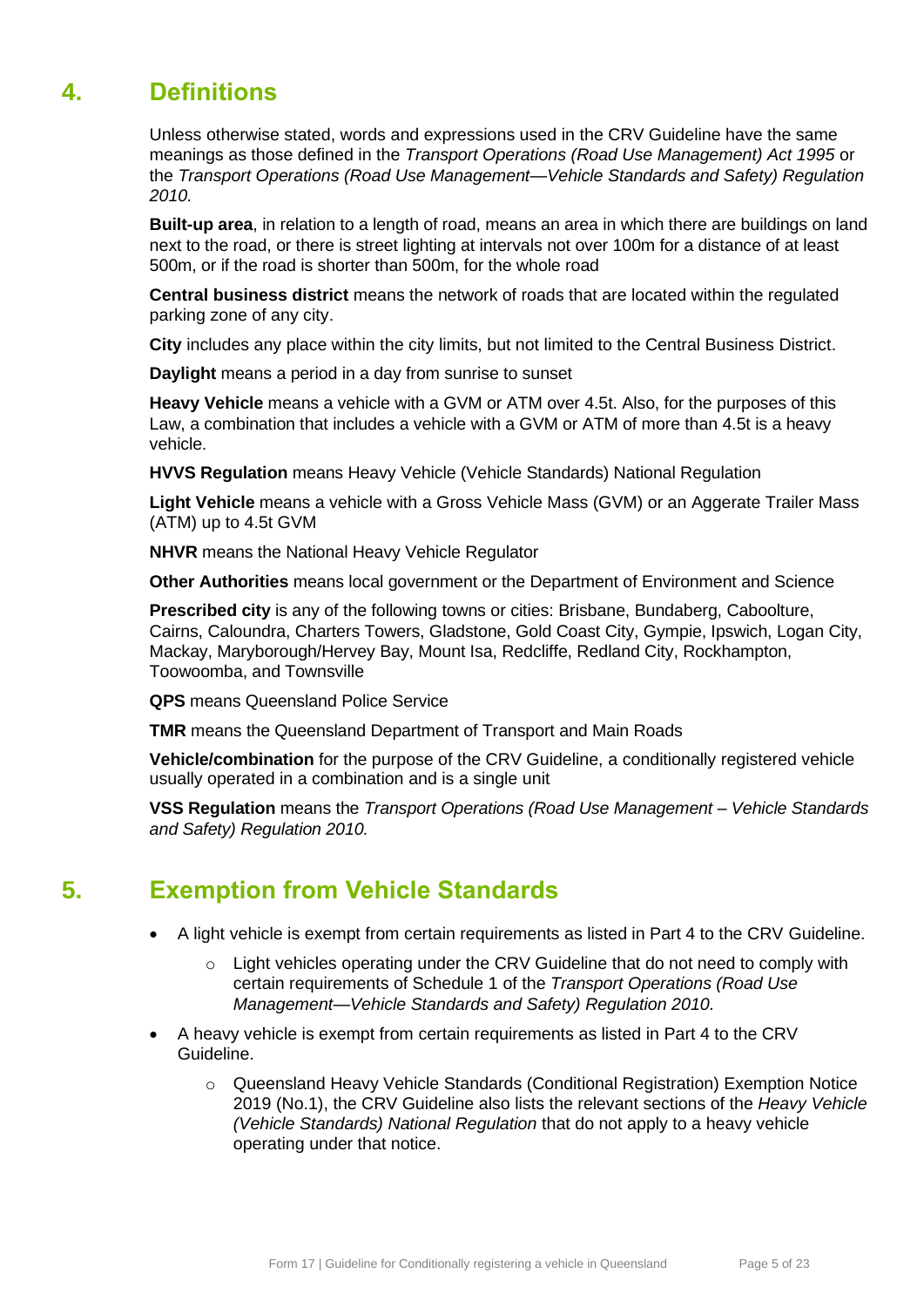• If the off-road operation of a vehicle is likely to cause damage to any item or component required by the CRV Guideline, the item may be retractable or removable for off-road operation.

## **Part 2 Technical Requirements**

### **6. Access to Road Network**

- 1. An excess dimension vehicle/combination must also comply with restrictions contained in any notice, permit, or authority which are relevant to the operation of the vehicle or combination.
- 2. Conditions for use are issued to non-standard vehicles to ensure the vehicle's safe operation on a road. Conditionally registered vehicles may be registered with the following levels of access:
	- a) Limited access registration
		- i. A vehicle/combination operating under limited access registration must only travel on a road or in an area and under conditions applicable to the vehicle in the CRV Guideline.
		- ii. A vehicle/combination must comply with general restrictions appearing in section 7 of the CRV Guideline.
	- b) Zone access registration
		- i. A vehicle/combination operating under zone access registration must only travel on a road for the maximum distance permitted for a zone, in accordance with the heavy vehicle zone maps and under conditions applicable to the vehicle in the CRV Guideline. To identify the boundaries for zone access, please refer to the zone zaps available online from https://www.nhvr.gov.au/road-access/national-harmonisationprogram/national-class-1-agricultural-vehicle-and-combination-notice
		- ii. A vehicle/combination which is operating under zone access registration is not permitted to operate in a built-up area unless an appropriate LO code is issued to the vehicle.
		- iii. Maximum distance a vehicle/combination operating under zone access registration can travel in a zone is listed below:

| Zone | Location           | <b>Maximum Distance</b> |
|------|--------------------|-------------------------|
|      | Coastal            | 20 km                   |
| 2    | Western            | 40 km                   |
| 3    | <b>Far Western</b> | 80 km                   |

- iv. The maximum distances above apply provided that:
	- The vehicle/combination is travelling to or from a site where the vehicle is performing its primary duties
	- The journey does not exceed the maximum distance permitted for the zone operation. The maximum distance is measured as a radius distance to or from the site where the vehicle is performing its primary duties
	- The record of the journey is entered into a personal vehicle log or work diary prior to the commencement of a journey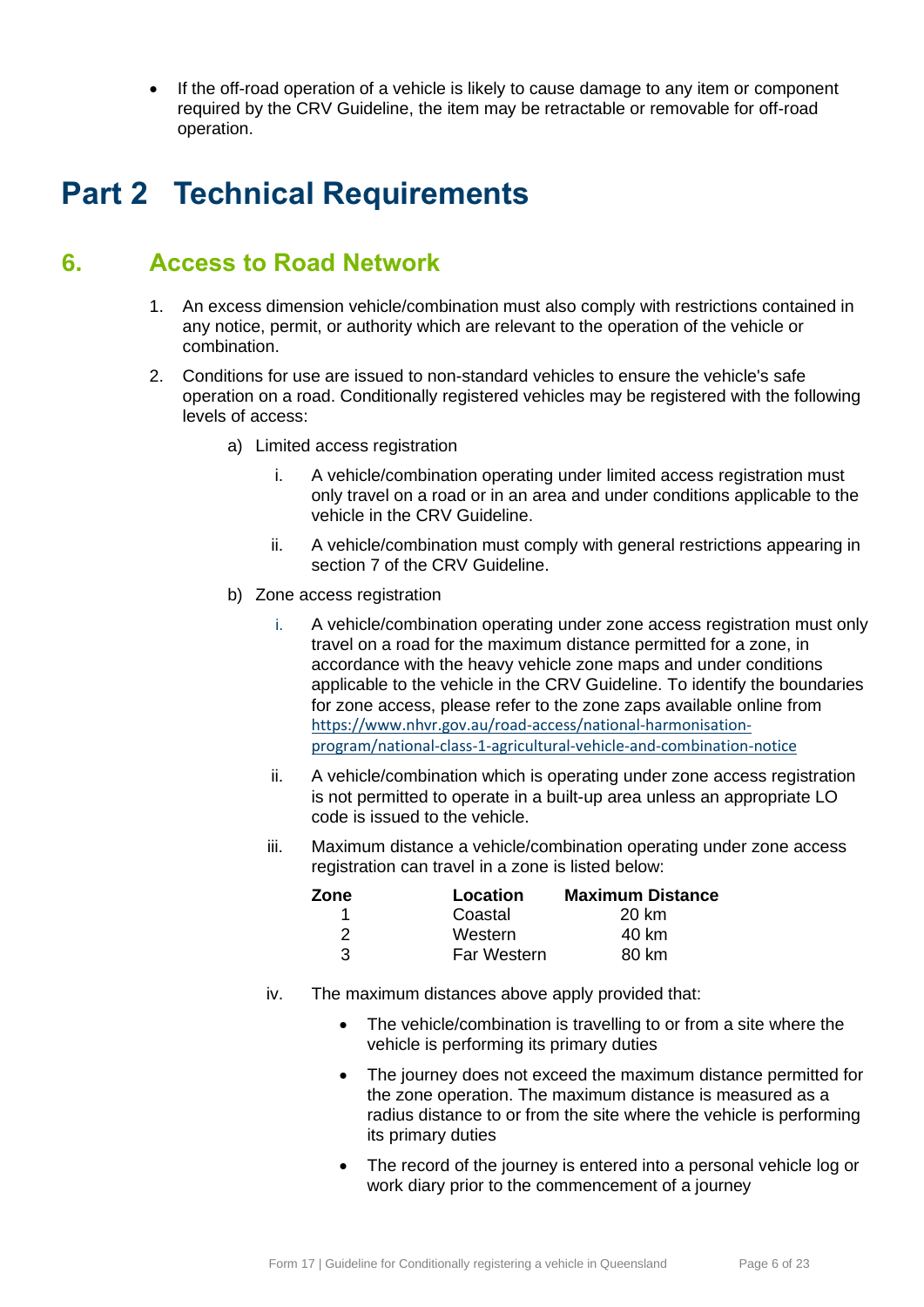- A site includes the garage address, temporary site depot of the vehicle or place of repair which may be in a built-up area.
- v. Cane harvesting equipment located in zones 1 and 2 is exempt from the maximum distances and can travel up to 45km.
- vi. A vehicle/combination must comply with general restrictions appearing in section 7 of the CRV Guideline.
- c) Unrestricted access registration
	- i. A vehicle/combination operating under unrestricted access registration may operate on all roads in Queensland provided the operation complies with any restrictions imposed due to the construction of the vehicle under the CRV Guideline.
	- ii. A vehicle/combination must comply with the general restrictions contained within section 7 of the CRV Guideline.

#### **7. General Restrictions**

- 3. A person must not drive an oversize vehicle or combination in Brisbane City, Gold Coast City or the Central Business District of any other city between 7.00am and 9.00am or between 4.00pm and 6.00pm on business days.
- 4. A vehicle with unrestricted access need not to comply with a time of travel restriction stipulated in a guideline, notice or permit, provided the vehicle is travelling to or from unplanned operations that involve immediate repairs to public utilities, natural disasters and other emergencies.

#### *Example - General Restrictions*

*A backhoe attending to the repair of a burst water main or a grader used for cutting fire brakes, to control a bushfire.*

- 5. A vehicle is not to carry a load unless the vehicle is issued with and operating in compliance with condition codes LO1, LO3, LO5, LO6, LO7 and GO8.
- 6. A vehicle that is only excess dimension due to the rear overhang exceeding regulation requirements may operate under these general conditions. This is only allowable provided that the rear overhang does not exceed 4.0 metres, and the extremities of the rear overhang or rear projection has a warning flag that is:
	- a) at least 450 mm long and at least 450 mm wide
	- b) brightly coloured red, yellow, or red and yellow.
- 7. A vehicle operating under the CRV Guideline must not travel if, due to circumstances such as fog, heavy rain, smoke, dust or insect plague:
	- a) Visibility is less than 250m in daylight, or
	- b) If the vehicle is permitted to operate at night, the headlights of a vehicle approaching within 250m could not be seen at night.
- 8. If a vehicle operating under the CRV Guideline is already travelling when visibility is reduced to the level described in 7.7, the driver must drive it to the nearest safe parking area and wait until visibility improves beyond that level before continuing to travel.
- 9. An excess mass vehicle/combination must also comply with restrictions contained in any notice, permit or authority, which is relevant to the operation of the vehicle/combination.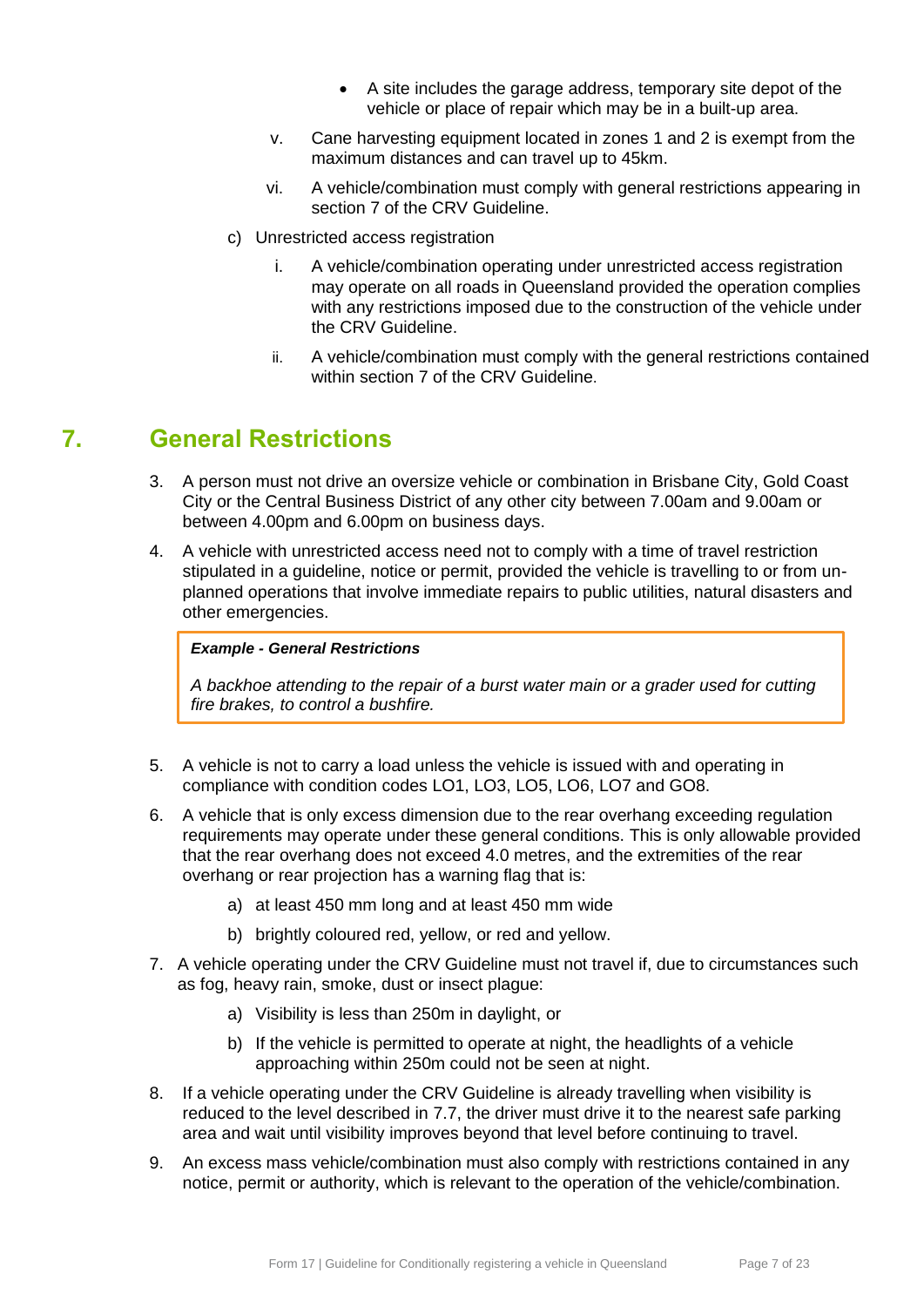- 10. Any weapons fitted to a Military Road Vehicle Historic Category must be disabled and non-operational.
- 11. The operator and passengers of conditionally registered quadbikes and utility off-road vehicles must wear an approved motorcycle helmet when operating on a road or roadrelated area pursuant to section 270 of the *Transport Operations (Road Use Management—Road Rules) Regulation 2009.*
- 12. Passengers riding a conditionally registered quadbike or utility off-road vehicle when operating on a road or road-related area must comply with the following:
	- a) The passenger is at least 8 years old; and
	- b) For a passenger on a quad bike—the passenger's feet can, while the passenger is seated, reach the footrests designed for use by a pillion passenger; and
	- c) For a passenger in or on a utility off-road vehicle—the passenger's feet can, while the passenger is seated, be placed flat on the floor of the vehicle; and
	- d) The passenger can, while the passenger is seated, hold the vehicle's handrail (if any).

#### **8. Approval from other Authorities**

- 13. As a conditionally registered vehicle, you may also be required to secure approval from Other Authorities, for example local government or the Department of Environment and **Science**
- 14. A copy of the authority must be available in either paper or electronic form, if requested by an Authorised Officer.
- 15. Local government/s may require an additional authority of approval to use their road network.

#### **9. Authorisations/Permits**

- 16. Before operating a conditionally registered vehicle, some condition codes require the vehicle operator to obtain authorisations from the authority responsible for the management of the road and/or permits from other agencies such as the NHVR or QPS.
- 17. For a light vehicle, the operator must obtain authorisation from the authority responsible for the management of the road as well as a permit from QPS.
- 18. For a heavy vehicle, the operator must obtain a route specific permit from the NHVR. The NHVR will seek consent from QPS and the relevant authorities responsible for the management of the road.
- 19. Authorities responsible for the management of the road may include TMR, local government authorities or the Queensland Department of Environment and Science.
- 20. The requirement for authorisation from both the owner of the road and QPS or the NHVR ensures that authorities with local knowledge have assessed the required area of operation before permitting use of these vehicles. This ensures the safe operation of these vehicles throughout Queensland's diverse regions.

#### **10. Conditions of Operation**

21. Conditions for use (CRV Guideline PART 3) are issued to non-standard vehicles. This is to ensure the vehicle's safe operation on a road.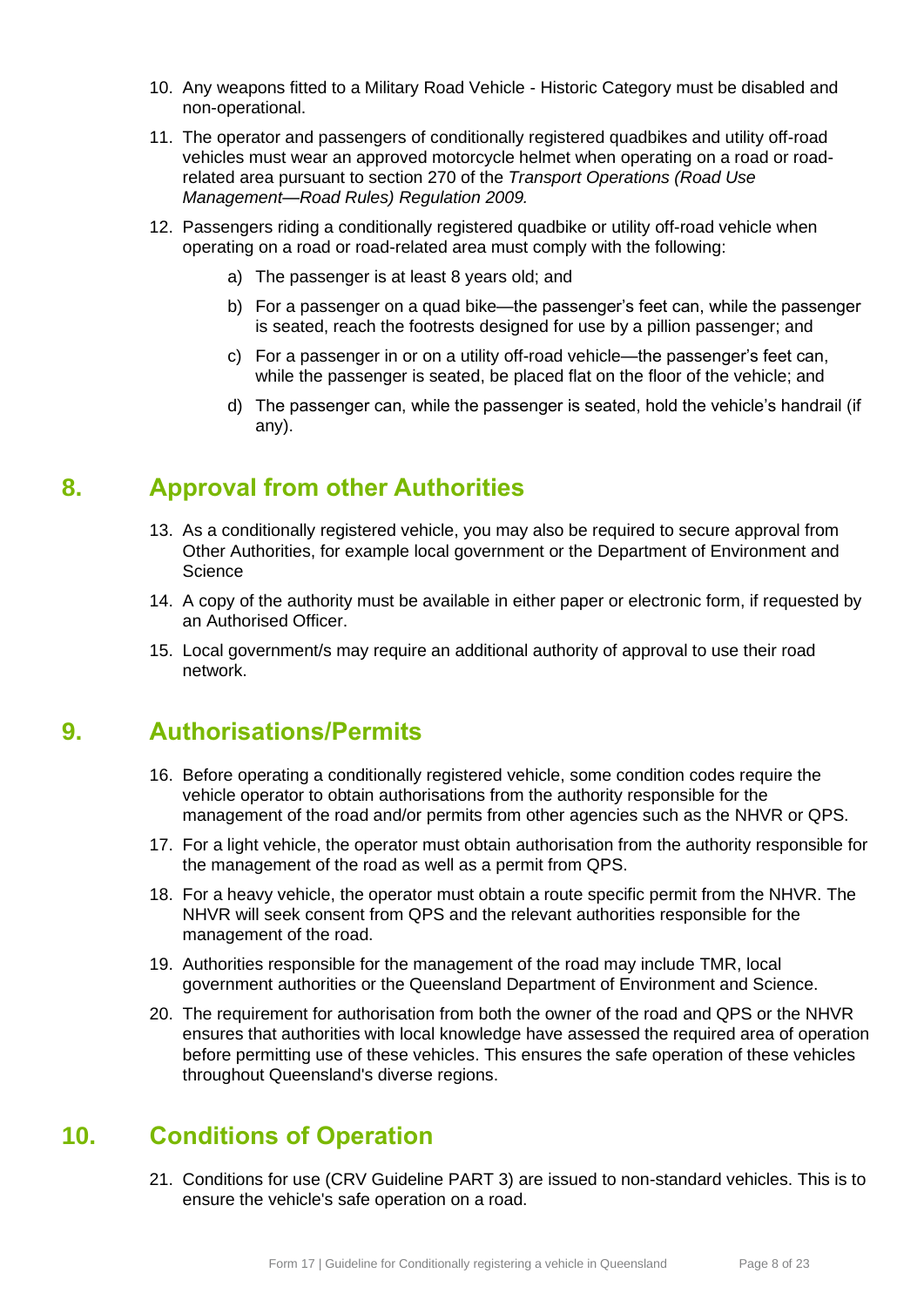- 22. Conditionally registered vehicles may be registered with the following levels of access:
	- a) Limited access registration
	- b) Zone access registration
	- c) Unrestricted access registration.
- 23. Vehicles registered with limited and zone access registration are issued with multiple location limitation (LO) conditions codes but can operate under any or all those condition codes. Each level of access caters for a variety of vehicle operations and work situations.

#### *Example - Conditions of Operation*

*A Forklift all Terrain (Telescopic) with limited access registration has condition codes GO7, GO8, LO1, LO3, LO5, LO6 (B), LO7, OS1, SL1 and TD1. If the vehicle is only used in a defined work site, then the relevant condition would be LO5. However, this vehicle is also permitted to operate in designated areas under the LO3 condition.* 

- 24. Some of these additional codes may not apply in all locations.
- 25. As detailed in this CRV Guideline, dependent on whether the vehicle is registered with limited, zone or unrestricted access, different conditions will apply.
- 26. The condition codes and level of access for individual vehicles can be located at TMR's website as follows:
	- a) Agricultural vehicles: https://www.qld.gov.au/transport/registration/register/conditional/agricultural
	- b) Construction vehicles: https://www.qld.gov.au/transport/registration/register/conditional/construction
	- c) Recreational vehicles: https://www.qld.gov.au/transport/registration/register/conditional/recreational

#### **11. Conditions for Use**

- 27. An eligible vehicle must comply with the conditions established for the vehicle mentioned in **Part 3 of the CRV Guideline.**
- 28. Condition codes established for a vehicle are shown on the registration certificate for the vehicle.
- 29. The driver of a vehicle or combination must carry a copy of any information sheet issued by an authority, which is required as a condition for use.
- 30. Utility off-road vehicles operated by the Queensland State Emergency Services (SES) are authorised to operate under Zone Access registration with;
	- a) General Operation Code GO9
	- b) Location Limitation Code LO7
- 31. Location Limitation code LO2 does not apply to SES-registered utility off-road vehicles when operating under GO9 or LO7.
- 32. The SES vehicles must only be used on a road in accordance with Queensland Fire and Emergency Service approved operating procedures.
- 33. If an implement, attachment or trailer fitted to a vehicle causes the vehicle to exceed a regulation dimension, then the combination is required to operate under the CRV Guideline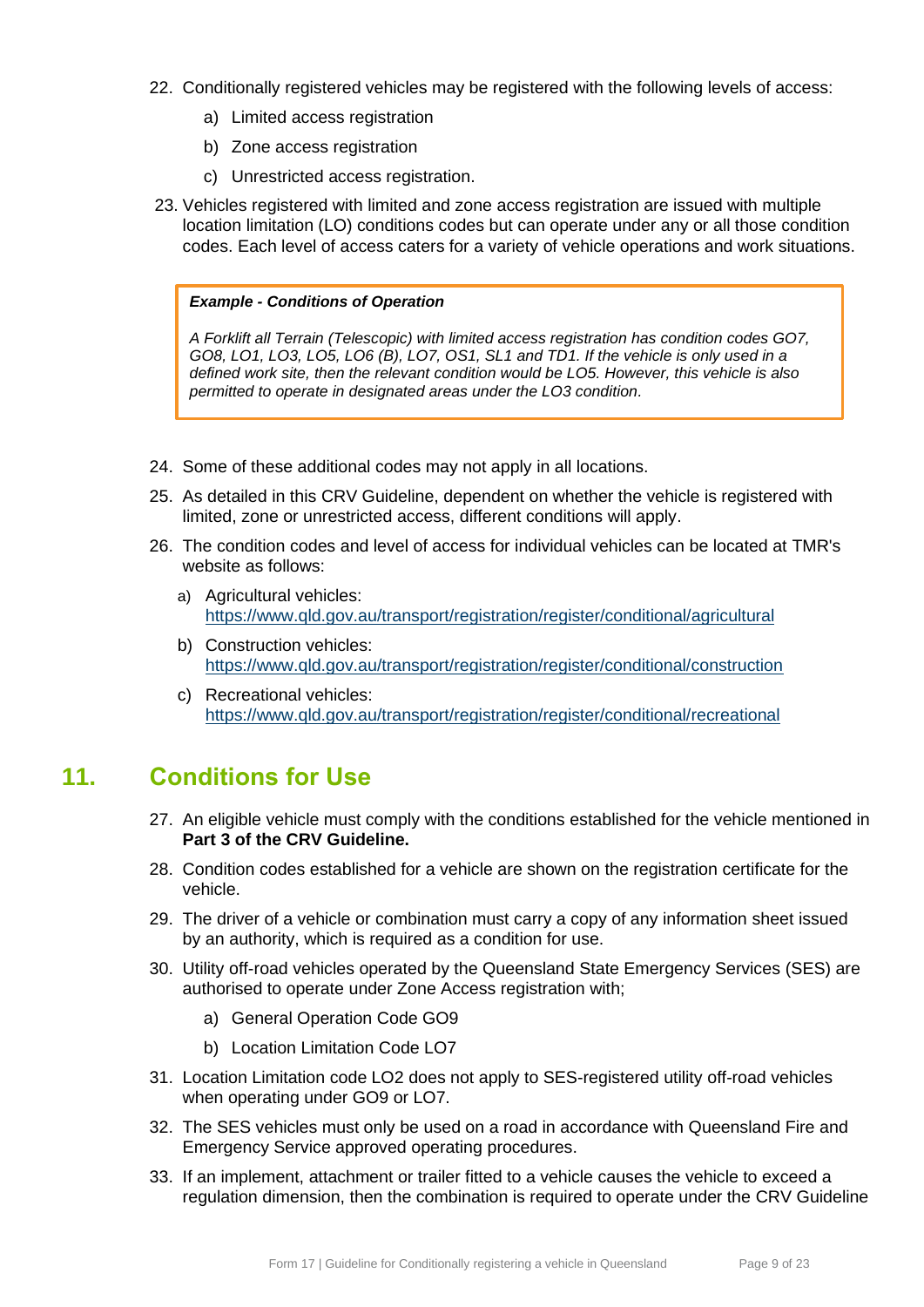that applies the greatest restriction for the combination whether or not this is required as a condition for use specified on the registration documents. Operation under such a guideline does not permit the over dimension vehicle greater access than is permitted by a regulation dimension vehicle operating under the CRV Guideline.

- 34. If a vehicle is fitted with an attachment or is reconfigured in a way that the vehicle changes model type or vehicle category, then the vehicle shall operate under the conditions that would apply to this model type/vehicle category. More information about multi-purpose vehicles can be found in section 12.
- 35. Heavy vehicles must also comply with any other exemption notices that are in force at the time and applicable to the vehicle or combination. For more information, contact the NHVR on 1300 696 487 or visit www.nhvr.gov.au

#### **12. Multi-purpose Vehicles**

36. TMR recognises that, for many vehicles in the non-complying vehicle catalogue, the core part of many vehicles may be the same with the only difference being the attachments that are fitted.

#### *Example - Multi-purpose Vehicles*

*Loaders where a bucket or forks are fitted to the vehicle. In some cases, these vehicles are multi-purpose and are designed to allow these attachments to be easily swapped.*

- 37. Provided that a vehicle is conditionally registered, an attachment can be changed which will change the vehicle to a different type of vehicle in the non-complying vehicle catalogue), subject to all of the following:
	- a) The construction of the core vehicle (the vehicle without the variable attachment) is substantially the same
	- b) The new configuration of the vehicle must be of a type that is covered by the noncomplying vehicle catalogue
	- c) The vehicle must operate according to the conditions for use that apply to the type of vehicle it is now configured as
	- d) The vehicle must only operate at the same level of access (limited, zone or unrestricted) that is shown on the registration.

#### *Example - Multi-purpose Vehicles*

*A 'Loader-Wheel' is currently registered under the CRV Guideline with zone access conditional registration and the operator of the vehicle wishes to temporarily use the vehicle as a 'Forklift - all terrain'.* 

*The operator may change the bucket originally fitted to the vehicle to a pair of forks and use the vehicle as a 'Forklift – all terrain' if they operate the vehicle in accordance with the conditions of use that apply to a 'Forklift - all terrain' with zone access registration.*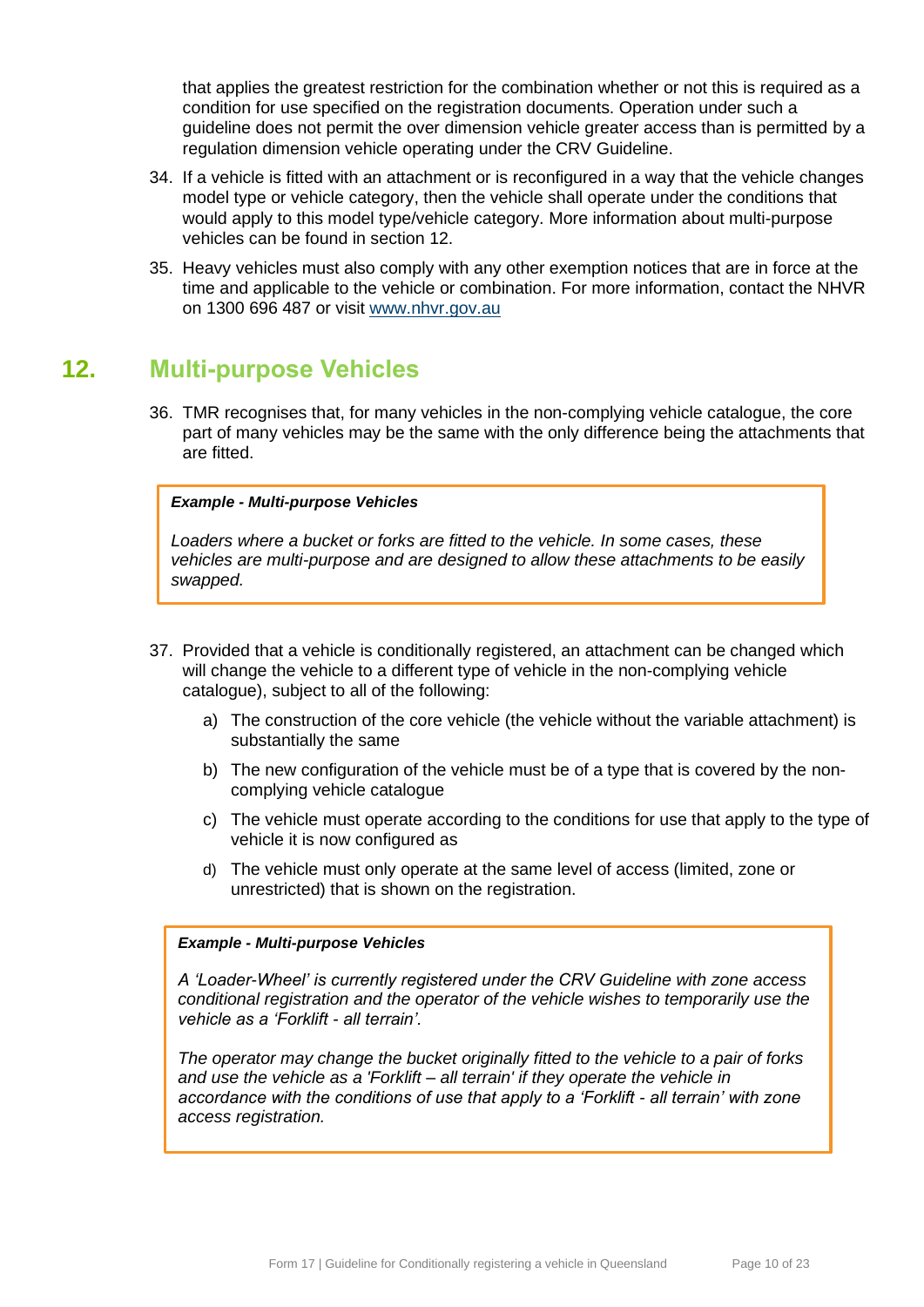### **13. Dimension Requirements**

- 38. For light vehicles, the *Transport Operations (Road Use Management—Vehicle Standards and Safety) Regulation 2010* set the dimension limits.
- 39. For heavy vehicles, the Heavy Vehicle (Mass, Dimension and Loading) National Regulation set the dimension limits.
- 40. If a vehicle exceeds the following limits, it may need to operate under a permit, guideline or notice:
	- a) Width no greater than 2.5m
	- b) Height no greater than 4.3m
	- c) Length no greater than 12.5m
	- d) Distance from rear overhang line (R) no greater than 3.7m, or 60% of the wheelbase (W) whichever is the lesser.
	- e) Projection in front of headlamp (PH)
		- No greater than 1.2m
	- f) Axle group spacing (S)
		- Tandem (dual) axles between 1 and 2m
		- **•** Tri axles between 2 and 3.2m
		- Quad axles between 3.2 and 4.9m



**Figure 1 & 2 | Examples of dimension measurement points**

#### **14. Mass Requirements**

41. The Heavy Vehicle (Mass, Dimension and Loading) National Regulation sets the mass limits for all heavy vehicles. To view the current mass limits, click on the link below:

https://www.legislation.qld.gov.au/view/html/inforce/current/sl-2013-0077#sch.1-pt.2

42. If a heavy vehicle exceeds these limits, it will need to operate under a permit, guideline or notice.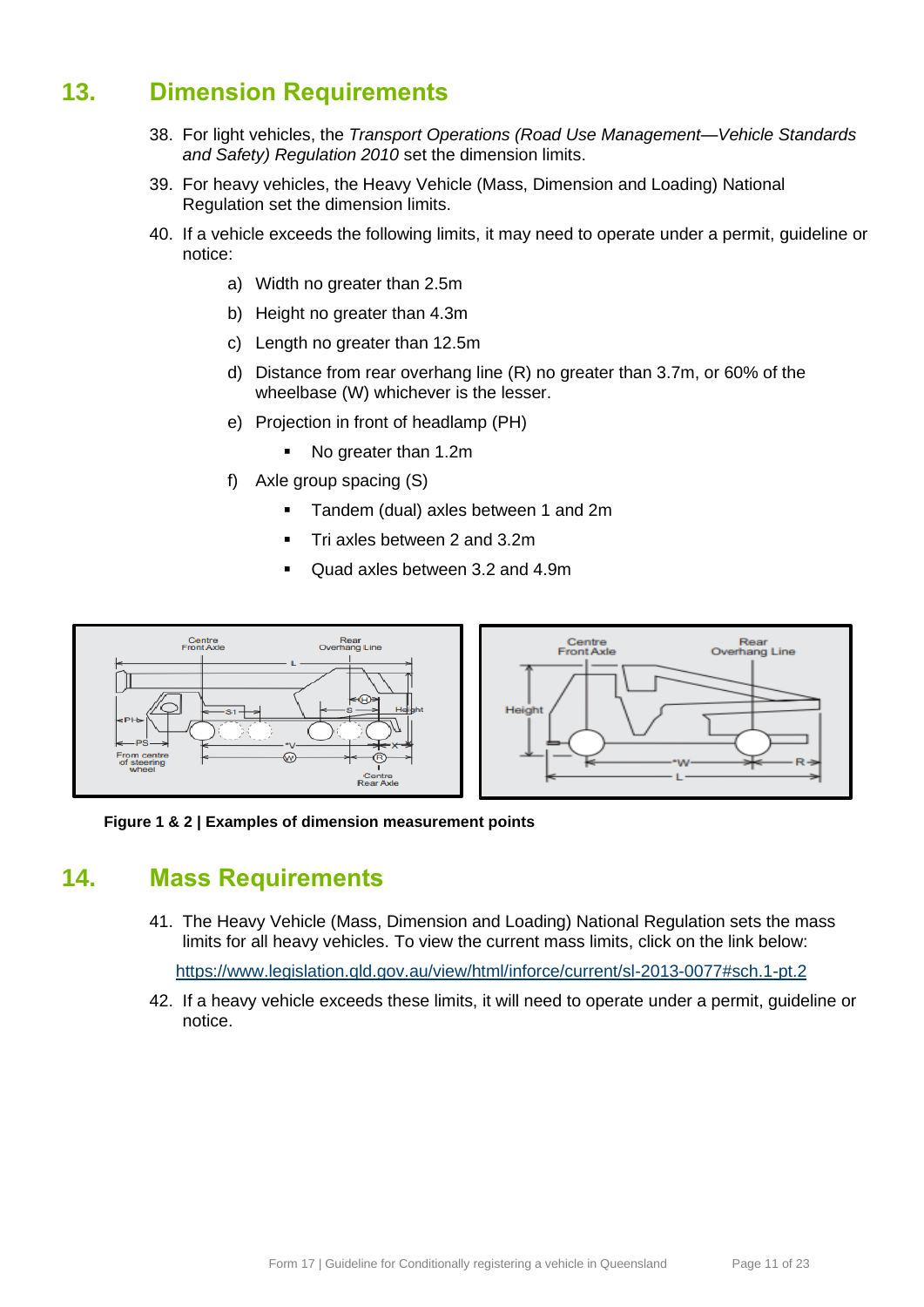## **Part 3 Conditions for Use Codes**

| <b>Codes</b>    | <b>Conditions for use</b>                                                                  | <b>Condition description</b>                                                                                                                                                                                                                                                    |  |
|-----------------|--------------------------------------------------------------------------------------------|---------------------------------------------------------------------------------------------------------------------------------------------------------------------------------------------------------------------------------------------------------------------------------|--|
| GO <sub>1</sub> | <b>Towing Limitation</b>                                                                   | A vehicle operating under this condition is not permitted to tow a trailer                                                                                                                                                                                                      |  |
| GO2             | Pilot requirement                                                                          | A vehicle operating under this condition must be accompanied by authorised pilot/pilots                                                                                                                                                                                         |  |
|                 |                                                                                            | Note: Pilot vehicles and drivers are required to comply with the applicable conditions of the Guideline for Pilot and Escort<br>Operations in Queensland – Form 41, or the National Class 1 Agricultural Vehicle and Combination Mass and Dimension<br><b>Exemption Notice.</b> |  |
| GO <sub>3</sub> | Passenger / observer                                                                       | A vehicle operating under this condition must only operate if the driver is accompanied by a passenger or observer who:                                                                                                                                                         |  |
|                 | requirement                                                                                | Has the capability/training to assist the operator of the vehicle, and<br>$\bullet$                                                                                                                                                                                             |  |
|                 |                                                                                            | Is able to communicate with the driver using two-way communication, and<br>$\bullet$                                                                                                                                                                                            |  |
|                 |                                                                                            | Must, if the observer is located on the vehicle, be in a position which will give the observer a clear view of the road which<br>$\bullet$<br>was obscured from the driver in the driver's position; and must, if the observer is not located on the vehicle:                   |  |
|                 |                                                                                            | be located in a position at least 350m from the crossing/travelling vehicle but no further than 500 m from the<br>$\circ$<br>crossing/travelling vehicle                                                                                                                        |  |
|                 |                                                                                            | be located in a position which has clear vision of at least 350 along the road in the direction of the traffic travelling<br>$\circ$<br>toward the crossing/travelling vehicle                                                                                                  |  |
|                 |                                                                                            | only give advice to the crossing/travelling vehicle from a stationary position at the side of a formed road<br>$\circ$                                                                                                                                                          |  |
| km/h            |                                                                                            | A vehicle operating under this condition, with an observer not located on the vehicle, must not travel at a speed exceeding 25                                                                                                                                                  |  |
|                 |                                                                                            | This condition does not apply to a vehicle operating under condition LO5 - Only to be used on a road within a defined (signed)<br>work area or construction zone" and if the field of view is acceptable                                                                        |  |
| GO <sub>5</sub> | Only when required and by the<br>shortest suitable routes between<br>depots and work sites | A vehicle operating under this condition must be registered with "Zone Access" and may travel from site to site, from a depot to<br>a site, from site to depot or from depot to depot up to the maximum distance permitted for the zone of operation                            |  |
|                 |                                                                                            | A vehicle operating under this condition is not permitted to operate in "a built-up area"                                                                                                                                                                                       |  |
|                 |                                                                                            | Street sweepers registered under conditional registration for zone access, operating under condition code G05 and LO1, may<br>operate in a built-up area and travel on the formed portion of the road to sweep roads                                                            |  |
|                 |                                                                                            | A vehicle operating under this code must also comply with the General Restrictions in 14 and any other travel restrictions in<br>another guideline that apply to the vehicle                                                                                                    |  |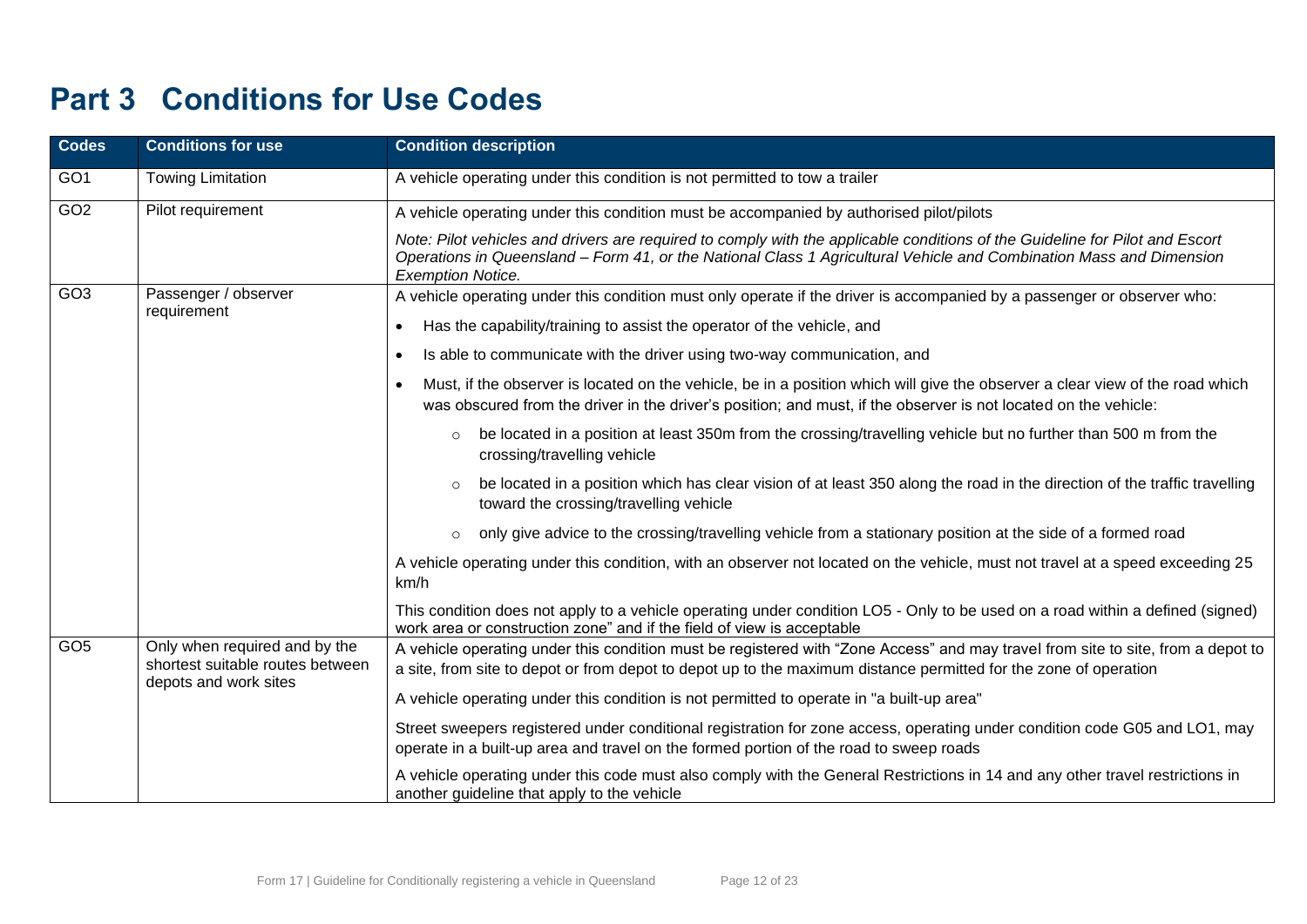| <b>Codes</b>    | <b>Conditions for use</b>                  | <b>Condition description</b>                                                                                                                                                                                                                                                                                                               |  |  |
|-----------------|--------------------------------------------|--------------------------------------------------------------------------------------------------------------------------------------------------------------------------------------------------------------------------------------------------------------------------------------------------------------------------------------------|--|--|
| GO7             | Hazardous projections must be<br>covered   | A vehicle registered to operate under this condition with an object or fitting that projects from the vehicle and is reasonably<br>likely to cause bodily injury to a person contacting the vehicle must cover the projection with a rigid material, which minimises<br>the risk of bodily injury                                          |  |  |
|                 |                                            | This condition does not apply to a vehicle operating under condition LO7 - Restricted to loading and unloading tasks"                                                                                                                                                                                                                      |  |  |
| GO <sub>8</sub> | Only to be driven on road<br>unladen       | A vehicle registered to operate under this condition is not permitted to operate on a road when carrying a load except for<br>equipment that forms an integral part of the vehicle. This shall include product, for example water for a spray unit, up to one<br>third of the Gross Vehicle Mass (GVM) or 2,500kg, whichever is the lesser |  |  |
|                 |                                            | This condition does not apply to a vehicle operating under:                                                                                                                                                                                                                                                                                |  |  |
|                 |                                            | LO3 - Restricted to a designated area, or<br>$\bullet$                                                                                                                                                                                                                                                                                     |  |  |
|                 |                                            | LO5 - Only to be used on a road within a defined (signed) work area or construction zone, or<br>$\bullet$                                                                                                                                                                                                                                  |  |  |
|                 |                                            | LO7 - Restricted to loading and unloading tasks                                                                                                                                                                                                                                                                                            |  |  |
|                 |                                            | Vehicles registered with unrestricted access and operating under this condition may also operate under codes LO3, LO5, LO7                                                                                                                                                                                                                 |  |  |
| GO <sub>9</sub> | Road use only under specific<br>conditions | Travel on the formed road surface is only permitted if conditions make it reasonably unsafe or impracticable for the operator to<br>use the other areas of the road infrastructure. If travel is on the formed road surface, the vehicle must use the left most portion<br>at all times unless turning right                               |  |  |
| LO <sub>1</sub> | Road use only when crossing                | A conditionally registered vehicle operating under this condition is permitted to:                                                                                                                                                                                                                                                         |  |  |
|                 |                                            | Directly cross a road; or<br>$\bullet$                                                                                                                                                                                                                                                                                                     |  |  |
|                 |                                            | Cross a road from one road related area to another road related area.                                                                                                                                                                                                                                                                      |  |  |
| LO <sub>2</sub> | No use in built up areas                   | A vehicle operating under this condition is not permitted to operate on a road in a "built up area"                                                                                                                                                                                                                                        |  |  |
|                 |                                            | This condition does not apply to a vehicle operating under:                                                                                                                                                                                                                                                                                |  |  |
|                 |                                            | LO3 - Restricted to a designated area, or<br>$\bullet$                                                                                                                                                                                                                                                                                     |  |  |
|                 |                                            | LO5 - Only to be used on a road within a defined (signed) work area or construction zone, or<br>$\bullet$                                                                                                                                                                                                                                  |  |  |
|                 |                                            | LO7 - Restricted to loading and unloading task<br>$\bullet$                                                                                                                                                                                                                                                                                |  |  |
|                 |                                            | Section 8.4 to the CRV Guideline.                                                                                                                                                                                                                                                                                                          |  |  |
| LO <sub>3</sub> | Restricted to designated area              | A vehicle operating under this condition is only permitted to operate in the following areas:                                                                                                                                                                                                                                              |  |  |
|                 |                                            | Carparks (shopping centres, airports, and so on)<br>$\bullet$                                                                                                                                                                                                                                                                              |  |  |
|                 |                                            | Parklands<br>$\bullet$                                                                                                                                                                                                                                                                                                                     |  |  |
|                 |                                            | <b>Beaches</b>                                                                                                                                                                                                                                                                                                                             |  |  |
|                 |                                            | Resorts<br>$\bullet$                                                                                                                                                                                                                                                                                                                       |  |  |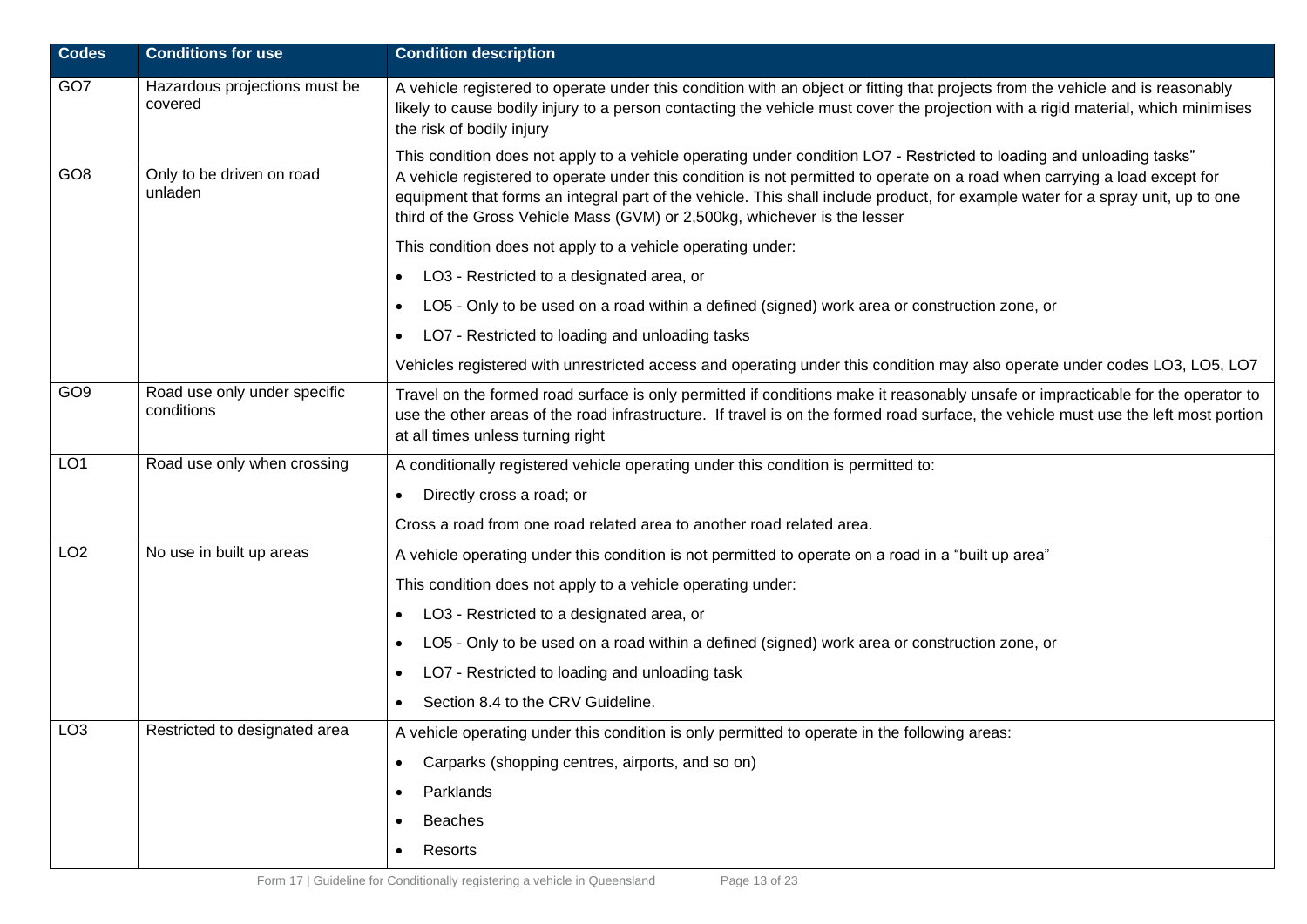| <b>Codes</b> | <b>Conditions for use</b> | <b>Condition description</b>                                                                                                                                                                              |
|--------------|---------------------------|-----------------------------------------------------------------------------------------------------------------------------------------------------------------------------------------------------------|
|              |                           | University grounds<br>$\bullet$                                                                                                                                                                           |
|              |                           | Hospital grounds<br>٠                                                                                                                                                                                     |
|              |                           | Refuse/recycling depot<br>٠                                                                                                                                                                               |
|              |                           | Wharf<br>$\bullet$                                                                                                                                                                                        |
|              |                           | Some areas that are State or freehold land and reserves                                                                                                                                                   |
|              |                           | Cemetery<br>$\bullet$                                                                                                                                                                                     |
|              |                           | Showgrounds                                                                                                                                                                                               |
|              |                           | Mining leases<br>$\bullet$                                                                                                                                                                                |
|              |                           | Any area designated by the Chief Executive, Department of Transport and Main Roads<br>$\bullet$                                                                                                           |
|              |                           | <b>Other Conditions</b>                                                                                                                                                                                   |
|              |                           | A vehicle operating in the areas listed above must have authorisation from the land or area owner                                                                                                         |
|              |                           | Authorisations must be produced when required by an authorised officer                                                                                                                                    |
|              |                           | Vehicles operating under this condition are to operate off-road within the designated area. However, incidental road<br>use, including crossing roads within the designated area, is allowed as required. |
|              |                           | A vehicle operating under this condition is only permitted to operate at a speed no greater than the specified "SP"<br>condition code (if applicable)                                                     |
|              |                           | <b>Military Road Vehicle (Historic Category)</b>                                                                                                                                                          |
|              |                           | A Military Road Vehicle (Historic Category) operating under this condition is confined to the following vehicle use:                                                                                      |
|              |                           | Participate in rallies organised by incorporated car clubs<br>$\bullet$                                                                                                                                   |
|              |                           | Participating in processions for which a Special Events Permit has been issued under the Transport Operations (Road Use<br>Management - Accreditation and Other Provisions) Regulation 2015               |
|              |                           | Exhibiting the vehicle in displays, fetes or similar functions conducted for religious, charitable or educational purposes                                                                                |
|              |                           | For a light vehicle, operating under a permit issued by the QPS<br>$\bullet$                                                                                                                              |
|              |                           | For a heavy vehicle, operating under a route specific permit from the NHVR<br>$\bullet$                                                                                                                   |
|              |                           | Preparing for, proceeding to and returning from the above activities<br>$\bullet$                                                                                                                         |
|              |                           | Travel in order to have the vehicle repaired<br>$\bullet$                                                                                                                                                 |
|              |                           | Road testing within a 15-kilometre radius from place where the vehicle is garaged or being repaired<br>$\bullet$                                                                                          |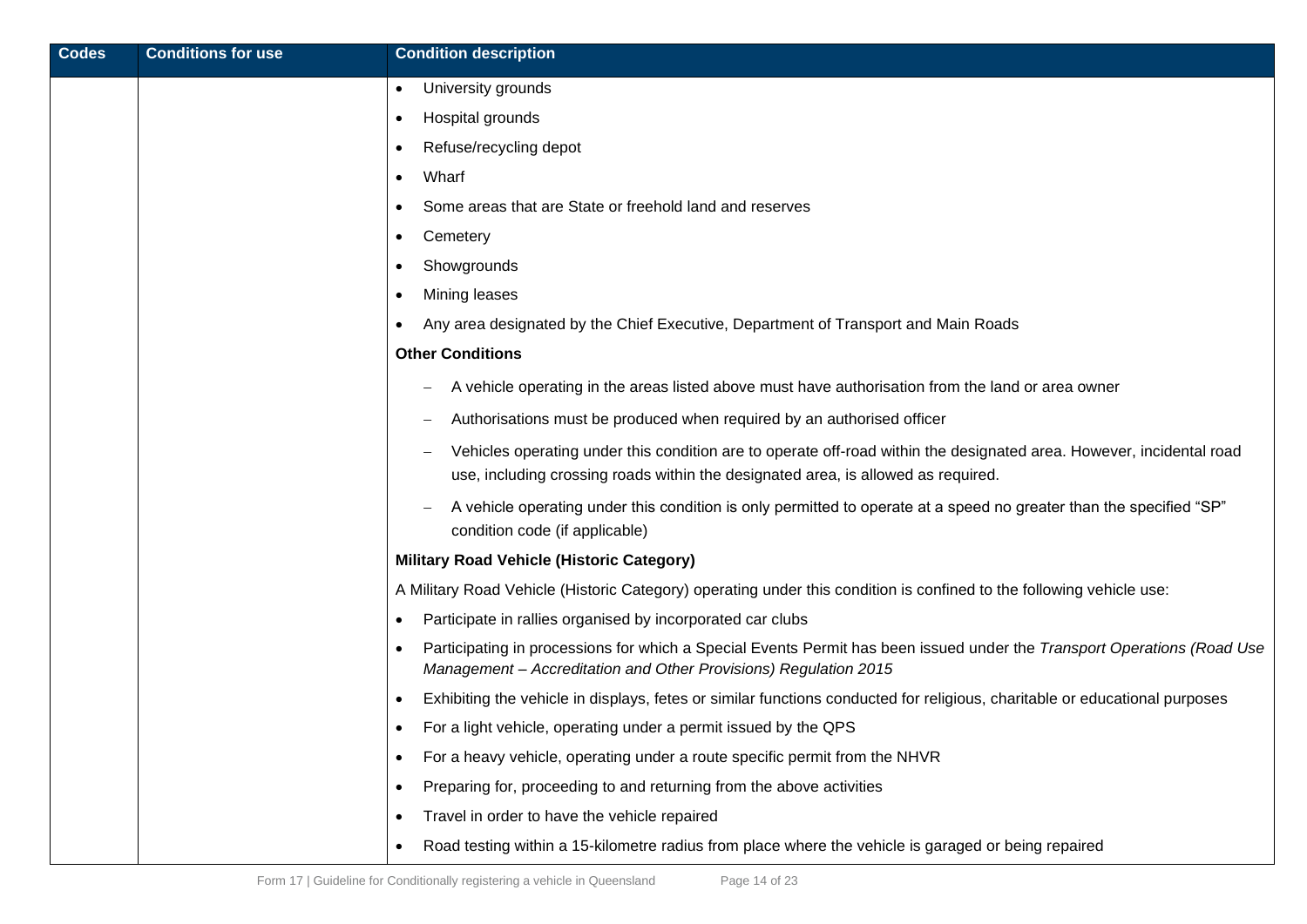| <b>Codes</b>                                                  | <b>Conditions for use</b>                   | <b>Condition description</b>                                                                                                                                                                                                                                                        |  |  |
|---------------------------------------------------------------|---------------------------------------------|-------------------------------------------------------------------------------------------------------------------------------------------------------------------------------------------------------------------------------------------------------------------------------------|--|--|
|                                                               |                                             | Local access - The maximum distance the vehicle may travel on a road from the garage address is a radius of 50km<br>$\bullet$                                                                                                                                                       |  |  |
|                                                               |                                             | The vehicle may also be transported to an event, and the maximum distance the vehicle may travel on a road from the<br>$\bullet$<br>event is a radius of 50km                                                                                                                       |  |  |
|                                                               |                                             | The vehicle is not permitted to access freeways, motorways and highways<br>$\bullet$                                                                                                                                                                                                |  |  |
|                                                               |                                             | A driver must not unreasonably obstruct the path of another driver or pedestrian<br>$\bullet$                                                                                                                                                                                       |  |  |
|                                                               |                                             | The driver is required to keep to the left on a multi-lane road                                                                                                                                                                                                                     |  |  |
|                                                               |                                             | A driver must not drive the vehicle unless the driver has a clear view of the road, and traffic, ahead, behind and to each side of<br>the driver                                                                                                                                    |  |  |
| LO <sub>4</sub>                                               | No use allowed on paved part of<br>any road | A vehicle operating under this condition has the potential to damage the pavement surface or is incapable of safe operation at<br>travel speed on a road and is prohibited from operating or standing on a paved portion of the road                                                |  |  |
|                                                               |                                             | This condition does not apply to a vehicle operating under the condition "LO5 - Only to be used on a road within a defined<br>(signed) work area or construction zone and to be transported by float (not driven) between sites"                                                    |  |  |
| LO <sub>5</sub><br>Use only in a defined<br>construction area |                                             | A vehicle operating under this condition is only permitted to operate on a road, within a work site, which has been established<br>and complies with the Queensland Manual of Uniform Traffic Control Devices, Part 3, Works on Roads                                               |  |  |
|                                                               |                                             | A vehicle operating under this condition is not permitted to operate on a road outside the work site and must be transported<br>from site to site on a float or another means of transport. This condition does not apply to a vehicle with zone access operating<br>under code GO5 |  |  |
|                                                               |                                             | A vehicle operating under this condition is not required to comply with the conditions of an excess dimension guideline/notice<br>or permit and/or an excess mass guideline/notice or permit                                                                                        |  |  |
|                                                               |                                             | A vehicle operating under this condition is not required to comply with the following conditions                                                                                                                                                                                    |  |  |
|                                                               |                                             | TD1 - Not to travel during darkness or poor visibility (if applicable)<br>$\bullet$                                                                                                                                                                                                 |  |  |
|                                                               |                                             | LO4 - Not to operate or be left standing on the paved part of any road, or<br>$\bullet$                                                                                                                                                                                             |  |  |
|                                                               |                                             | GO3 - Passenger/Observer requirement                                                                                                                                                                                                                                                |  |  |
| LOG(A&B)                                                      | Restricted to a designated route            | A vehicle operating under this condition is only permitted to operate on a restricted designated route and at approved times                                                                                                                                                        |  |  |
|                                                               |                                             | All light vehicles operating under this code must obtain authorisation issued by the authority responsible for the management<br>of the road, as well as a permit from the QPS                                                                                                      |  |  |
|                                                               |                                             | All heavy vehicles operating under this code must obtain a route specific permit from the NHVR. The NHVR will seek consent<br>from QPS and the relevant authorities responsible for the management of the road                                                                      |  |  |
|                                                               |                                             | Authorities responsible for the management of the road may include Transport and Main Roads, Local Government or the<br>Department of Environment and Science                                                                                                                       |  |  |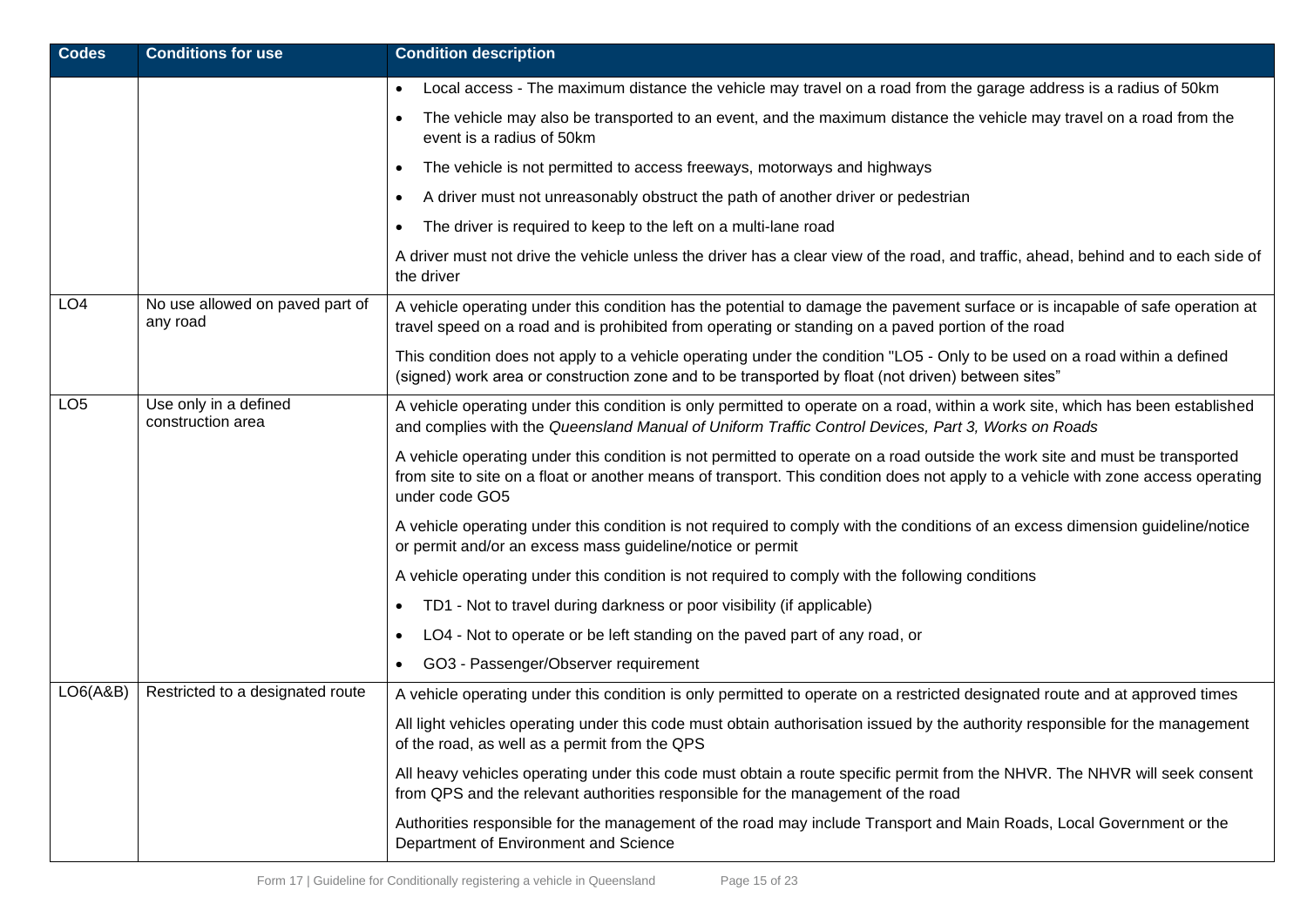| <b>Codes</b>    | <b>Conditions for use</b>                      | <b>Condition description</b>                                                                                                                                                 |  |  |
|-----------------|------------------------------------------------|------------------------------------------------------------------------------------------------------------------------------------------------------------------------------|--|--|
|                 |                                                | A copy of the permit for the operation of the vehicle must be carried in the vehicle during the operation on a road or made<br>available to an Authorised Officer on request |  |  |
| LO <sub>7</sub> | Restricted to loading and<br>unloading         | A vehicle operating under this condition is only permitted to cross a footpath and operate up to 100 metres on a road for:                                                   |  |  |
|                 |                                                | Loading and unloading onto a vehicle/combination, or<br>$\bullet$                                                                                                            |  |  |
|                 |                                                | Loading and unloading a vehicle/combination<br>$\bullet$                                                                                                                     |  |  |
|                 |                                                | A vehicle operating under this condition is not required to comply with the condition "TDI" – Not to travel during darkness or<br>poor visibility (if applicable)            |  |  |
| LO <sub>8</sub> | Road crossing use for primary<br>producer      | All land accessed must be under the management of a primary producer                                                                                                         |  |  |
|                 |                                                | A vehicle may crossroads that run within the boundary of the property or between two parcels of the property that abut onto<br>the one road                                  |  |  |
|                 |                                                | A vehicle may travel along the side of a road for up to 1 km, to move between the parcels of land under the management of a<br>primary producer                              |  |  |
| LO <sub>9</sub> | Side of road use for primary<br>producer       | All land accessed must be under the management of a primary producer                                                                                                         |  |  |
|                 |                                                | A vehicle may travel along the side of a road for up to 1 km, to move between the parcels of land under the management of a<br>primary producer                              |  |  |
| LO10            | Travel from produce area to<br>transport point | A vehicle may travel laden with primary produce from the primary production area to the long-distance transportation point, for<br>example:                                  |  |  |
|                 |                                                | The mill owner's nominated delivery point<br>$\bullet$                                                                                                                       |  |  |
|                 |                                                | From cane paddock to cane railway siding<br>$\bullet$                                                                                                                        |  |  |
|                 |                                                | Mill or cane planter on another property<br>$\bullet$                                                                                                                        |  |  |
|                 |                                                | Not to be used for carrying general freight or other agricultural materials                                                                                                  |  |  |
| OM <sub>1</sub> | Not to be driven on bridge or<br>culvert       | Not to be driven on any bridge or culvert                                                                                                                                    |  |  |
| OM2             | NHVR Permit or current notice                  | A vehicle operating under this condition must operate under requirements detailed in the relevant current:                                                                   |  |  |
|                 | required                                       | National Class 1 Special Purpose Vehicle Notice, or<br>$\bullet$                                                                                                             |  |  |
|                 |                                                | National Class 1 Agricultural Vehicle and Combination Mass and Dimension Exemption Notice, or<br>$\bullet$                                                                   |  |  |
|                 |                                                | Queensland Class 1 Special Purpose Combination Mass & Dimension Exemption Notice, or                                                                                         |  |  |
|                 |                                                | Class 1 permit issued by the NHVR                                                                                                                                            |  |  |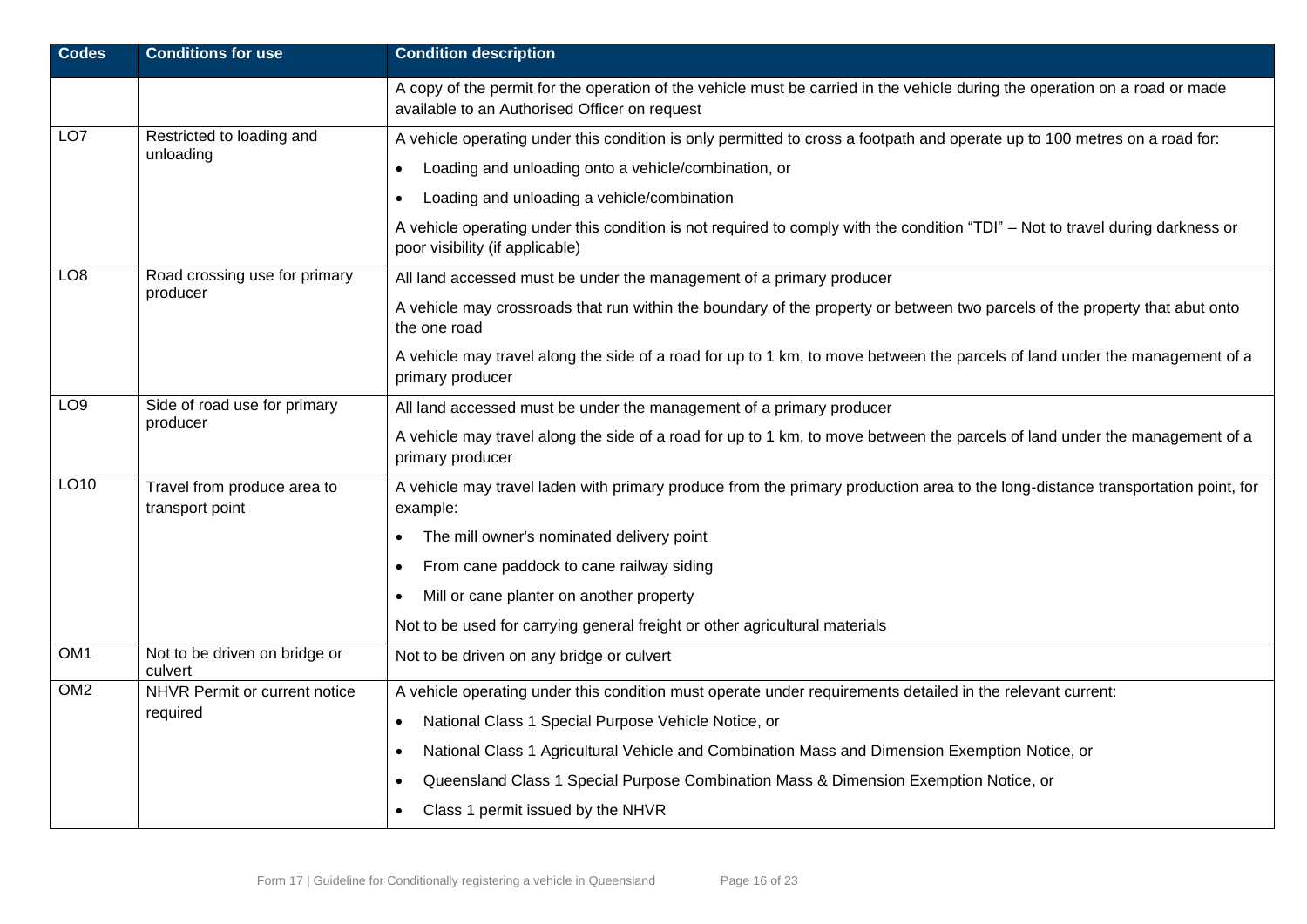| <b>Codes</b>    | <b>Conditions for use</b>                  | <b>Condition description</b>                                                                                                                                                                                                                                                       |  |  |
|-----------------|--------------------------------------------|------------------------------------------------------------------------------------------------------------------------------------------------------------------------------------------------------------------------------------------------------------------------------------|--|--|
|                 |                                            | A copy of the permit or notice for the operation of the vehicle must be carried in the vehicle during the operation on a road or<br>made available to an Authorised Officer on request                                                                                             |  |  |
| OM <sub>3</sub> | NHVR route specific permit<br>required     | A vehicle operating under this condition must operate under requirements detailed in a current route specific Class 1 permit<br>issued by the NHVR                                                                                                                                 |  |  |
|                 |                                            | A copy of the permit must be carried in the vehicle during operation on a road or made available electronically to an Authorised<br>Officer on request                                                                                                                             |  |  |
| OS <sub>1</sub> | NHVR permit or current notice              | A vehicle operating under this condition must operate under requirements detailed in the relevant:                                                                                                                                                                                 |  |  |
|                 | required                                   | National Class 1 Special Purpose Vehicle Notice, or<br>$\bullet$                                                                                                                                                                                                                   |  |  |
|                 |                                            | Queensland Class 1 Special Purpose Combination Mass & Dimension Exemption Notice, or<br>$\bullet$                                                                                                                                                                                  |  |  |
|                 |                                            | National Class 1 Agricultural Vehicle and Combination Mass and Dimension Exemption Notice, or<br>٠                                                                                                                                                                                 |  |  |
|                 |                                            | Class 1 permit issued by the NHVR<br>$\bullet$                                                                                                                                                                                                                                     |  |  |
|                 |                                            | A copy of the permit or notice for the operation of the vehicle must be carried in the vehicle during the operation on a road or<br>made available to an Authorised Officer on request                                                                                             |  |  |
| SL <sub>1</sub> | Special lamps during specified<br>use only | A vehicle operating under this condition must be fitted with a revolving light with the following specification:                                                                                                                                                                   |  |  |
|                 |                                            | Emit a rotating, flashing yellow coloured light, and<br>$\bullet$                                                                                                                                                                                                                  |  |  |
|                 |                                            | Flash between 120 and 200 times per minute, and<br>$\bullet$                                                                                                                                                                                                                       |  |  |
|                 |                                            | Have a power of at least:<br>$\bullet$                                                                                                                                                                                                                                             |  |  |
|                 |                                            | If LED technology is used - 25 watts, or<br>$\circ$                                                                                                                                                                                                                                |  |  |
|                 |                                            | If another technology is used - 55 watts<br>$\circ$                                                                                                                                                                                                                                |  |  |
|                 |                                            | A warning light, when switched on must be clearly visible at a distance of 500m in all directions or be supplemented by one or<br>more additional warning lights so that the emitting light from at least one of them is clearly visible at a distance of 500m in any<br>direction |  |  |
|                 |                                            | A warning light must only be switched on when the vehicle or combination is travelling or is stationary in a position that is likely<br>to cause danger to other road users                                                                                                        |  |  |
| SL <sub>4</sub> | Special lamps use sunset and<br>sunrise    | Special lamps (as specified) for travel between sunset and sunrise                                                                                                                                                                                                                 |  |  |
| SL <sub>5</sub> | "Slow vehicle" sign must be<br>attached    | A vehicle operating under this condition must have attached a warning sign to the rear of the vehicle with the words "SLOW<br>VEHICLE" on it                                                                                                                                       |  |  |
|                 |                                            | This condition does not apply to a vehicle operating under:                                                                                                                                                                                                                        |  |  |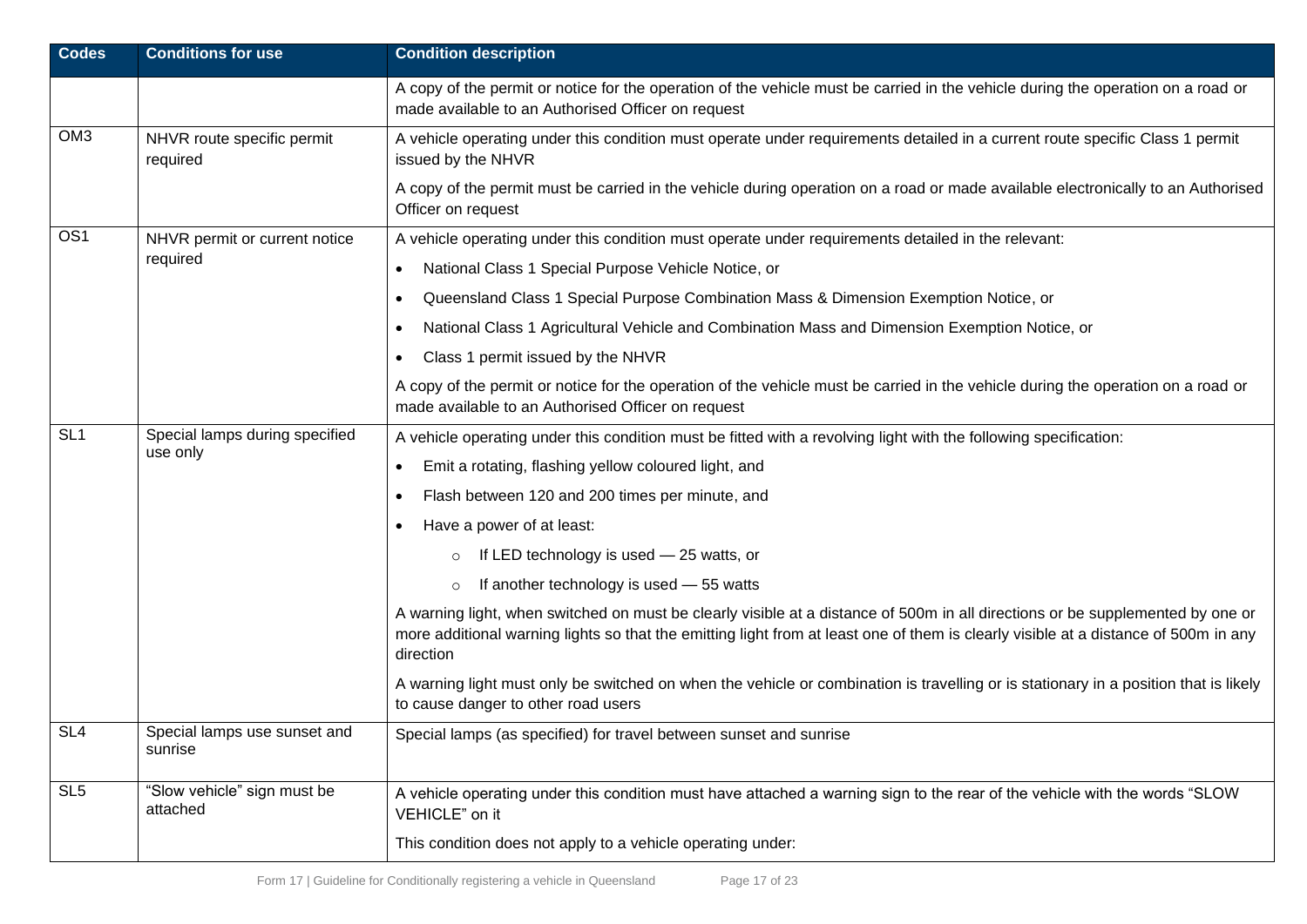| <b>Codes</b>    | <b>Conditions for use</b>                                                                                                                                                                      | <b>Condition description</b>                                                                                                                                                                                   |  |
|-----------------|------------------------------------------------------------------------------------------------------------------------------------------------------------------------------------------------|----------------------------------------------------------------------------------------------------------------------------------------------------------------------------------------------------------------|--|
|                 |                                                                                                                                                                                                | LO5 - Only to be used on a road within a defined (signed) work area or construction zone, or<br>$\bullet$                                                                                                      |  |
|                 |                                                                                                                                                                                                | LO7 - Restricted to loading and unloading tasks<br>$\bullet$                                                                                                                                                   |  |
| SL <sub>6</sub> | "Left hand drive" or "dual control"<br>A vehicle operating under this condition must display a "left hand drive", or "dual control" sign, as applicable, on the rear of the<br>sign<br>vehicle |                                                                                                                                                                                                                |  |
|                 |                                                                                                                                                                                                | The words must be in letters at least 75 mm high, and in a colour contrasting with the background                                                                                                              |  |
|                 |                                                                                                                                                                                                | This condition does not apply to a vehicle operating under:                                                                                                                                                    |  |
|                 |                                                                                                                                                                                                | LO5 - Only to be used on a road within a defined (signed) work area or construction zone, or<br>$\bullet$                                                                                                      |  |
|                 |                                                                                                                                                                                                | LO7 - Restricted to loading and unloading tasks<br>$\bullet$                                                                                                                                                   |  |
| <b>SP</b>       | Speed limited                                                                                                                                                                                  | Maximum speed permitted for this vehicle is governed by the number appearing in the code. For example, SP10 the maximum<br>speed is 10km/h and SP50 the maximum speed is 50km/h (SP10, SP20, SP30, SP40, SP50) |  |
| TD <sub>1</sub> | No travel in darkness or poor<br>visibility                                                                                                                                                    | A vehicle operating under this condition is not permitted to travel between sunset and sunrise                                                                                                                 |  |
|                 |                                                                                                                                                                                                | A vehicle operating under this condition within a flood lit, defined (signed) work area is permitted to operate between sunset<br>and sunrise                                                                  |  |
|                 |                                                                                                                                                                                                | This condition does not apply to a vehicle operating under:                                                                                                                                                    |  |
|                 |                                                                                                                                                                                                | LO5 - Only to be used on a road within a defined (signed) work area or construction zone, or<br>$\bullet$                                                                                                      |  |
|                 |                                                                                                                                                                                                | LO7 - Restricted to loading and unloading tasks                                                                                                                                                                |  |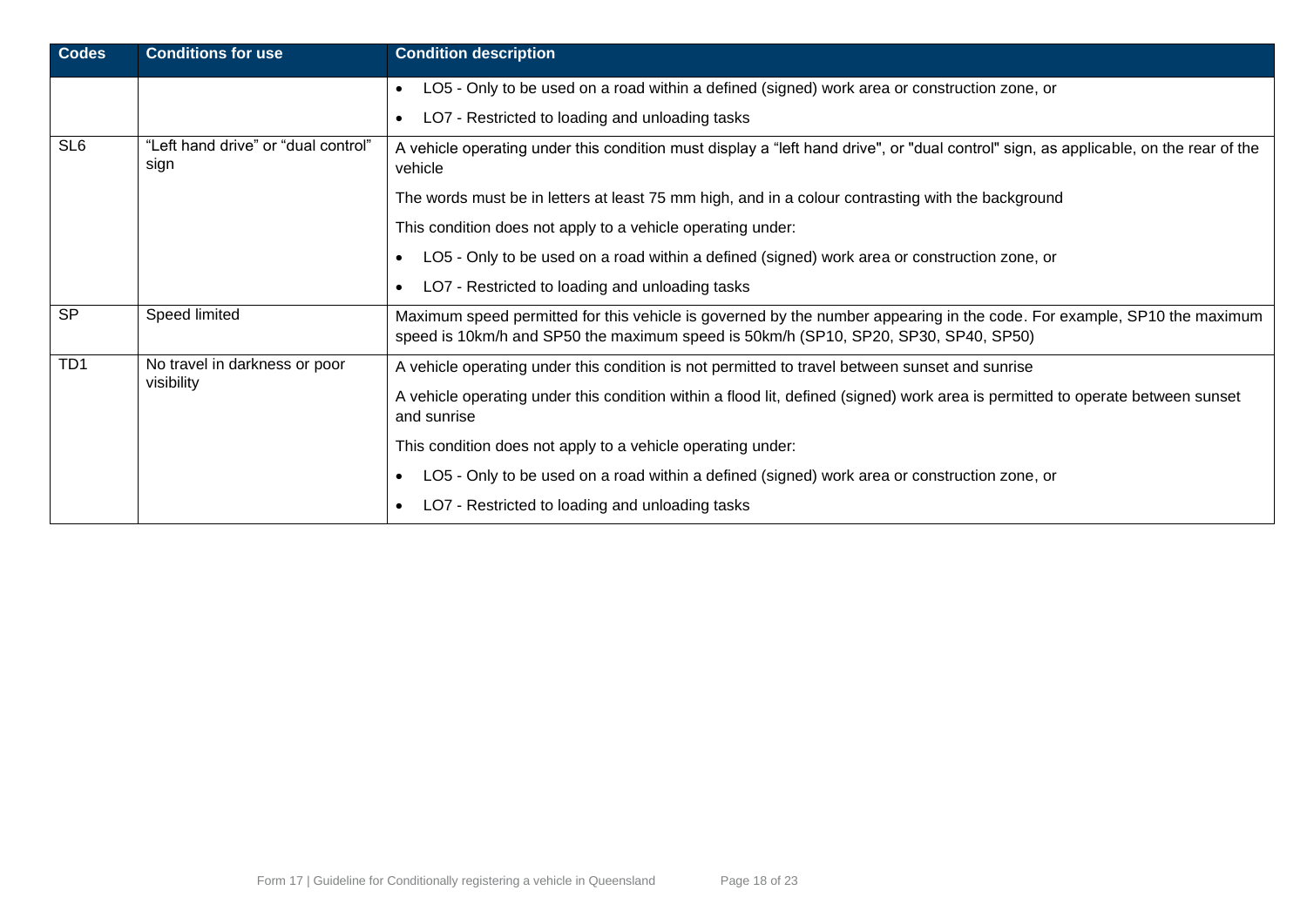# **Part 4 Vehicle Standards Exemptions**

| <b>Standard</b>              | <b>VSS</b>               | <b>HVVS</b>              | <b>Requirements</b>                                                                                                                                                                | <b>Exemptions</b>                                                                                                                                                                                                                        |
|------------------------------|--------------------------|--------------------------|------------------------------------------------------------------------------------------------------------------------------------------------------------------------------------|------------------------------------------------------------------------------------------------------------------------------------------------------------------------------------------------------------------------------------------|
|                              | <b>Regulation</b>        | <b>Regulation</b>        |                                                                                                                                                                                    |                                                                                                                                                                                                                                          |
|                              | (light vehicle)          | (heavy vehicle)          |                                                                                                                                                                                    |                                                                                                                                                                                                                                          |
| Steering                     | Schedule 1<br>Section 16 | Schedule 2<br>Section 4  | A component of a steering system of a motor<br>vehicle that is essential for effective steering of the                                                                             | Skid steer vehicles - only exempt if issued and complying with<br>condition code LO1, LO3, LO5, LO6(A), LO6(B) or LO7                                                                                                                    |
|                              |                          |                          | vehicle must be built to transmit energy by<br>mechanical means only                                                                                                               | Load carrying vehicles are exempt from this section                                                                                                                                                                                      |
|                              |                          |                          | Failure of a non-mechanical component of the<br>steering system must not prevent effective steering<br>of the vehicle                                                              |                                                                                                                                                                                                                                          |
|                              |                          |                          | These requirements do not apply to a motor vehicle<br>if the vehicle is built for a purpose other than the<br>transport of goods or people by road                                 |                                                                                                                                                                                                                                          |
| Drivers view<br>and controls | Schedule 1<br>Section 20 | Schedule 2<br>Section 8  | A motor vehicle must be built to allow the driver a<br>view of the road and of traffic to the front and sides<br>of the vehicle so the driver can drive the vehicle<br>safely, and | A vehicle is only exempt if issued and operating in compliance with<br>general operation condition code GO3                                                                                                                              |
|                              |                          |                          | With its controls located so the driver can drive the<br>vehicle safely                                                                                                            |                                                                                                                                                                                                                                          |
| Pneumatic<br>tyres           | Schedule 1<br>Section 36 | Schedule 2<br>Section 24 | A vehicle built after 1932 must be fitted with<br>pneumatic tyres                                                                                                                  | A vehicle fitted with solid rubber tyres or steel wheels is only<br>exempt if issued and complying with condition code LO1, LO5,<br>LO6 (A), LO6 (B), GO9 or LO7                                                                         |
|                              |                          |                          |                                                                                                                                                                                    | A vehicle is only exempt if the operation complies with the<br>manufacturers rating for the tyre                                                                                                                                         |
|                              |                          |                          |                                                                                                                                                                                    | A vehicle fitted with rubber tracks is only exempt if issued and<br>complying with condition code OM2 or the calculated ground<br>pressure is less than 60 kPa and the vehicle is articulated or is<br>fitted with differential steering |
|                              |                          |                          |                                                                                                                                                                                    | A vehicle fitted with steel tracks is only exempt if issued and<br>complying with location code LO5 or LO6 (A)                                                                                                                           |
| Headlights                   | Schedule 1<br>Section 59 | Schedule 2<br>Section 39 | A motor vehicle must be fitted with:<br>if it is a moped, motorbike, or motor trike with 1<br>1)<br>front wheel - 1 low-beam headlight, or                                         | A vehicle is only exempt if issued and complying with a location<br>limitation code (LO) or (OS) and the vehicle is not permitted to<br>operate between sunset and sunrise (TD)                                                          |
|                              |                          |                          | If it has 4 or more wheels or is a motor trike,<br>2)<br>other than a moped, with 2 front wheels - a pair<br>of low-beam headlights                                                | A vehicle operating under a condition code LO5 is permitted to<br>operate between sunset and sunrise if operating in a flood lit work<br>site                                                                                            |
|                              |                          |                          |                                                                                                                                                                                    |                                                                                                                                                                                                                                          |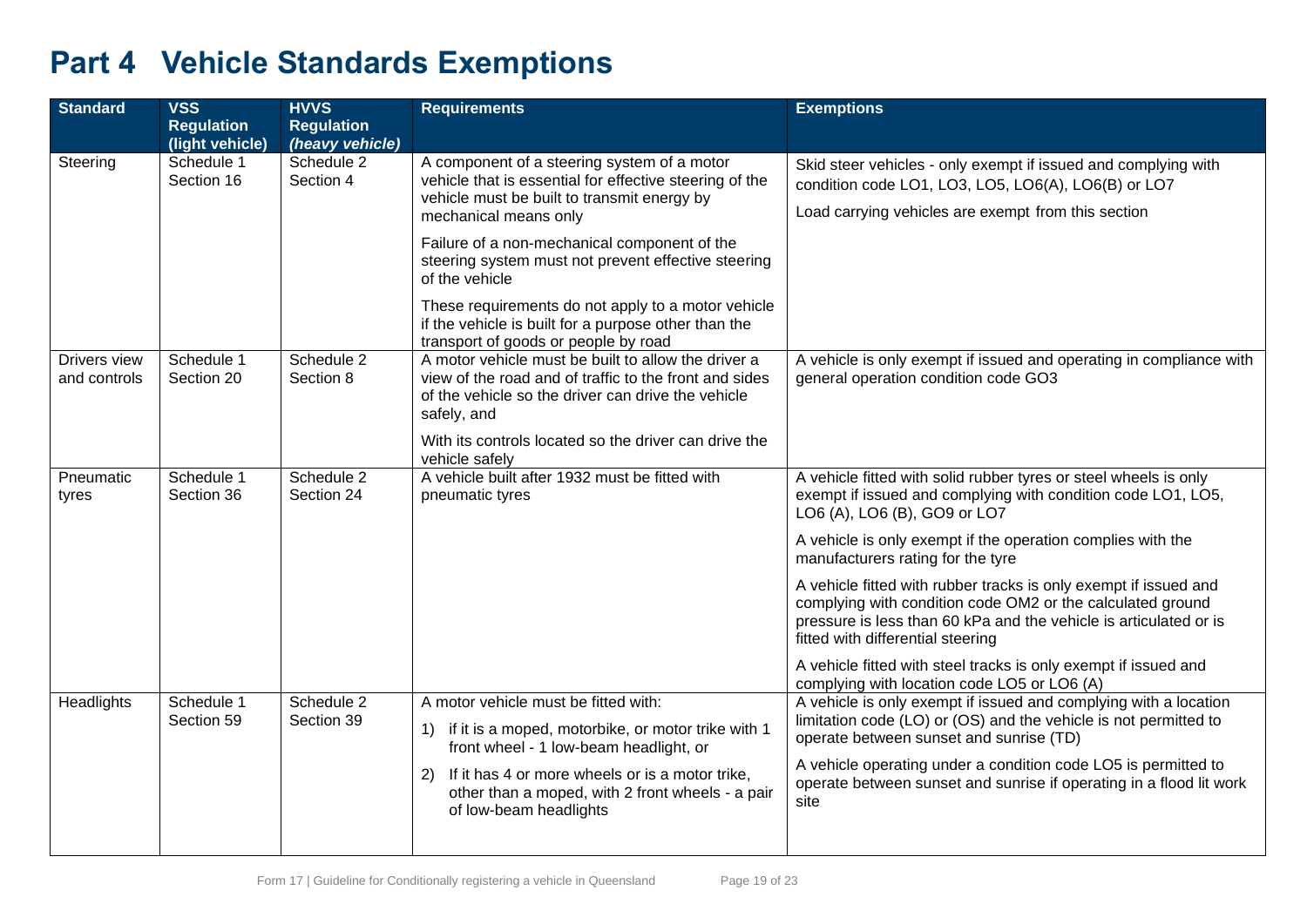|                        |                          |                          | If a motor vehicle built after 1934 can travel at over<br>$60km/h$ :<br>each low-beam headlight mentioned above<br>1)<br>must be able to work in the high-beam position,<br>or<br>2)<br>the vehicle must be fitted with-<br>a) 1 headlight that can work in the high-beam<br>position if the vehicle is required to have 1<br>low-beam headlight, or<br>A pair of headlights that can work in the high-beam<br>position | A vehicle is only exempt from these requirements if the lights are<br>fitted as close as is practicable to the position required by this<br>section                                                                                                                                                                                                                                                                                                                                     |
|------------------------|--------------------------|--------------------------|-------------------------------------------------------------------------------------------------------------------------------------------------------------------------------------------------------------------------------------------------------------------------------------------------------------------------------------------------------------------------------------------------------------------------|-----------------------------------------------------------------------------------------------------------------------------------------------------------------------------------------------------------------------------------------------------------------------------------------------------------------------------------------------------------------------------------------------------------------------------------------------------------------------------------------|
| Taillights             | Schedule 1<br>Section 68 | Schedule 2<br>Section 47 | A vehicle must have at least 1 taillight fitted on or<br>towards the rear of the vehicle<br>A motor trike with 2 rear wheels, or a motor vehicle<br>with 4 or more wheels, built after 1959 must have at<br>least 1 taillight fitted on or towards each side of the<br>rear of the vehicle                                                                                                                              | A vehicle is only exempt if issued and complying with a location<br>limitation code (LO) or (OS) and the vehicle is not permitted to<br>operate between sunset and sunrise (TD)<br>A vehicle operating under a condition code LO5 is permitted to<br>operate between sunset and sunrise if operating in a flood lit work<br>site<br>A vehicle is only exempt from these requirements if the lights are                                                                                  |
| Number plate<br>lights | Schedule 1<br>Section 73 | Schedule 2<br>Section 51 | At least 1 number plate light must be fitted to the<br>rear of a vehicle                                                                                                                                                                                                                                                                                                                                                | fitted as close as is practicable to the position required by this<br>section<br>A vehicle is only exempt if issued and complying with a location<br>limitation code (LO) or (OS) and the vehicle is not permitted to<br>operate between sunset and sunrise (TD)<br>A vehicle operating under a condition code LO5 is permitted to                                                                                                                                                      |
|                        |                          |                          |                                                                                                                                                                                                                                                                                                                                                                                                                         | operate between sunset and sunrise if operating in a flood lit work<br>site<br>A vehicle is only exempt from these requirements if the lights are<br>fitted as close as is practicable to the position required by this<br>section                                                                                                                                                                                                                                                      |
| Park lights            | Schedule 1<br>Section 66 | Schedule 2<br>Section 45 | A motor vehicle built after June 1953 must be fitted<br>with;<br>1) if it is a motor trike with 2 front wheels, other<br>than a moped, or a motor vehicle with 4 or more<br>wheels - a pair of parking lights, or<br>If it is a motorbike with an attached sidecar, or a<br>motor trike with 1 front wheel, other than a moped -<br>at least 1 parking light                                                            | A vehicle is only exempt if issued and complying with a location<br>limitation code (LO) or (OS) and the vehicle is not permitted to<br>operate between sunset and sunrise (TD)<br>A vehicle operating under a condition code LO5 is permitted to<br>operate between sunset and sunrise if operating in a flood lit work<br>site<br>A vehicle is only exempt from these requirements if the lights are<br>fitted as close as is practicable to the position required by this<br>section |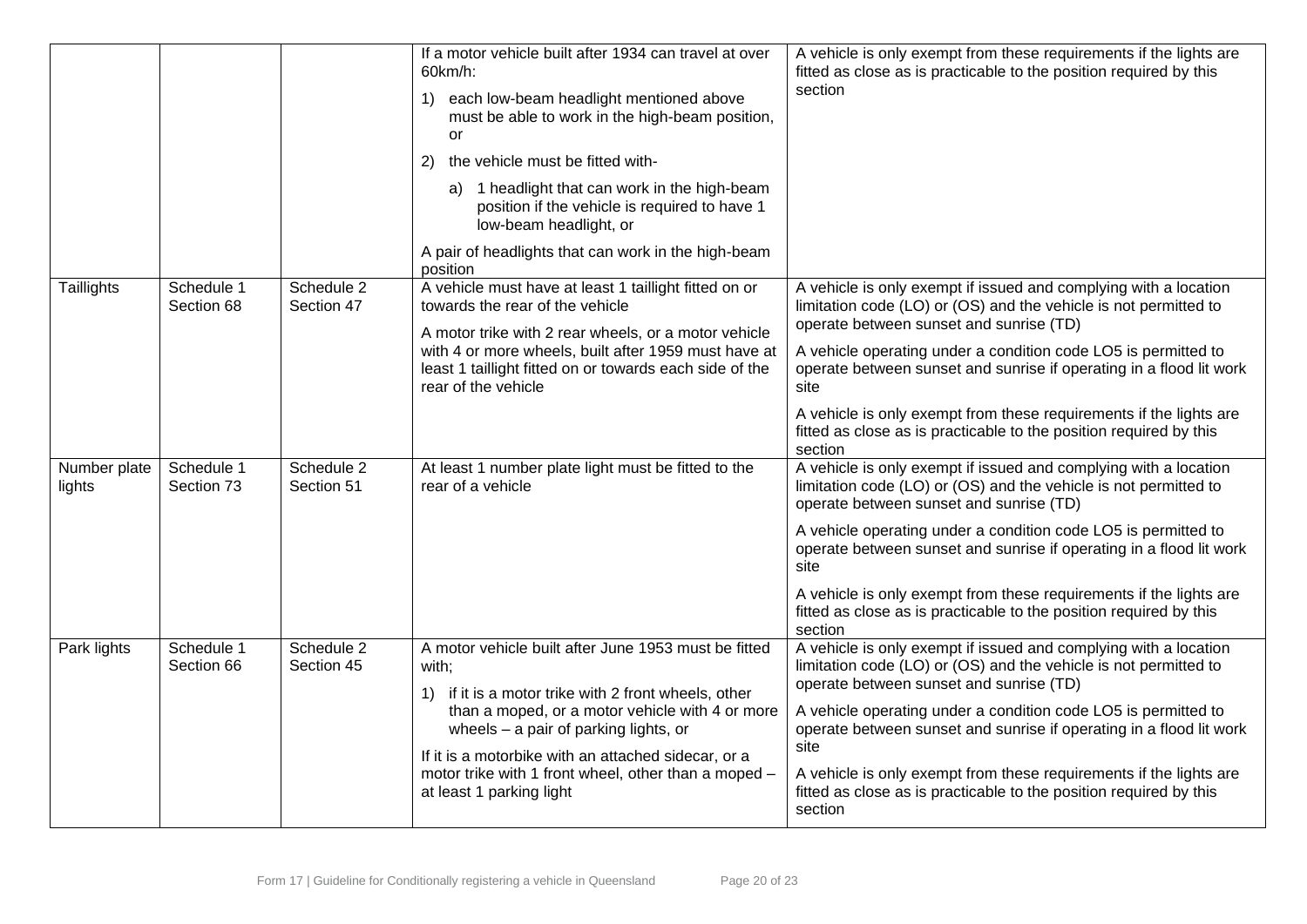| Front<br>clearance<br>lights          | Schedule 1<br>Section 74            | Schedule 2<br>Section 52             | Front clearance lights may only be fitted to a vehicle<br>that is at least 1.8m wide<br>A pair of front clearance lights must be fitted to a<br>motor vehicle that is at least 2.2m wide                                                                                                                                                                                                                                                                                                 | A vehicle is only exempt if issued and complying with a location<br>limitation code (LO) or (OS) and the vehicle is not permitted to<br>operate between sunset and sunrise (TD)<br>A vehicle operating under a condition code LO5 is permitted to<br>operate between sunset and sunrise if operating in a flood lit work<br>site<br>A vehicle is only exempt from these requirements if the lights are<br>fitted as close as is practicable to the position required by this<br>section |
|---------------------------------------|-------------------------------------|--------------------------------------|------------------------------------------------------------------------------------------------------------------------------------------------------------------------------------------------------------------------------------------------------------------------------------------------------------------------------------------------------------------------------------------------------------------------------------------------------------------------------------------|-----------------------------------------------------------------------------------------------------------------------------------------------------------------------------------------------------------------------------------------------------------------------------------------------------------------------------------------------------------------------------------------------------------------------------------------------------------------------------------------|
| Rear<br>clearance<br>lights           | Schedule 1<br>Section 76            | Schedule 2<br>Section 54             | Rear clearance lights may only be fitted to a vehicle<br>that is at least 1.8m wide<br>A pair of rear clearance lights must be fitted to a<br>motor vehicle that is at least 2.2m wide                                                                                                                                                                                                                                                                                                   | A vehicle is only exempt if issued and complying with a location<br>limitation code (LO) or (OS) and the vehicle is not permitted to<br>operate between sunset and sunrise (TD)<br>A vehicle operating under a condition code LO5 is permitted to<br>operate between sunset and sunrise if operating in a flood lit work<br>site<br>A vehicle is only exempt from these requirements if the lights are<br>fitted as close as is practicable to the position required by this<br>section |
| Side marker<br>lights                 | Schedule 1<br>Section 77            | Schedule 2<br>Section 55             | A pair of side marker lights must be fitted towards<br>the rear of the sides of a motor vehicle that is not<br>over 7.5m long and at least 2.2m wide                                                                                                                                                                                                                                                                                                                                     | A vehicle is only exempt if issued and complying with a location<br>limitation code (LO) or (OS) and the vehicle is not permitted to<br>operate between sunset and sunrise (TD)<br>A vehicle operating under a condition code LO5 is permitted to<br>operate between sunset and sunrise if operating in a flood lit work<br>site<br>A vehicle is only exempt from these requirements if the lights are<br>fitted as close as is practicable to the position required by this<br>section |
| Front, side<br>and rear<br>reflectors | Schedule 1<br>Section 93,95<br>& 98 | Schedule 2<br>Section 70, 72 &<br>74 | Front reflectors - a motor vehicle<br>1) With 4 or more wheels may have 1 or more<br>front-facing white or yellow reflectors fitted<br>towards each side of its front<br>With less than 4 wheels may have 1 or more<br>2)<br>front-facing white or yellow reflectors?<br>Rear reflector $-$ a motor vehicle with 4 or more<br>wheels must have a rear-facing red reflector<br>towards each side of its rear<br>Side reflectors - a vehicle may be fitted with side-<br>facing reflectors | Front reflectors - a motor vehicle<br>1) With 4 or more wheels may have 1 or more front-facing white<br>or yellow reflectors fitted towards each side of its front<br>With less than 4 wheels may have 1 or more front-facing white<br>2)<br>or yellow reflectors<br>Rear reflector – a motor vehicle with 4 or more wheels must have a<br>rear-facing red reflector towards each side of its rear<br>Side reflectors – a vehicle may be fitted with side-facing reflectors             |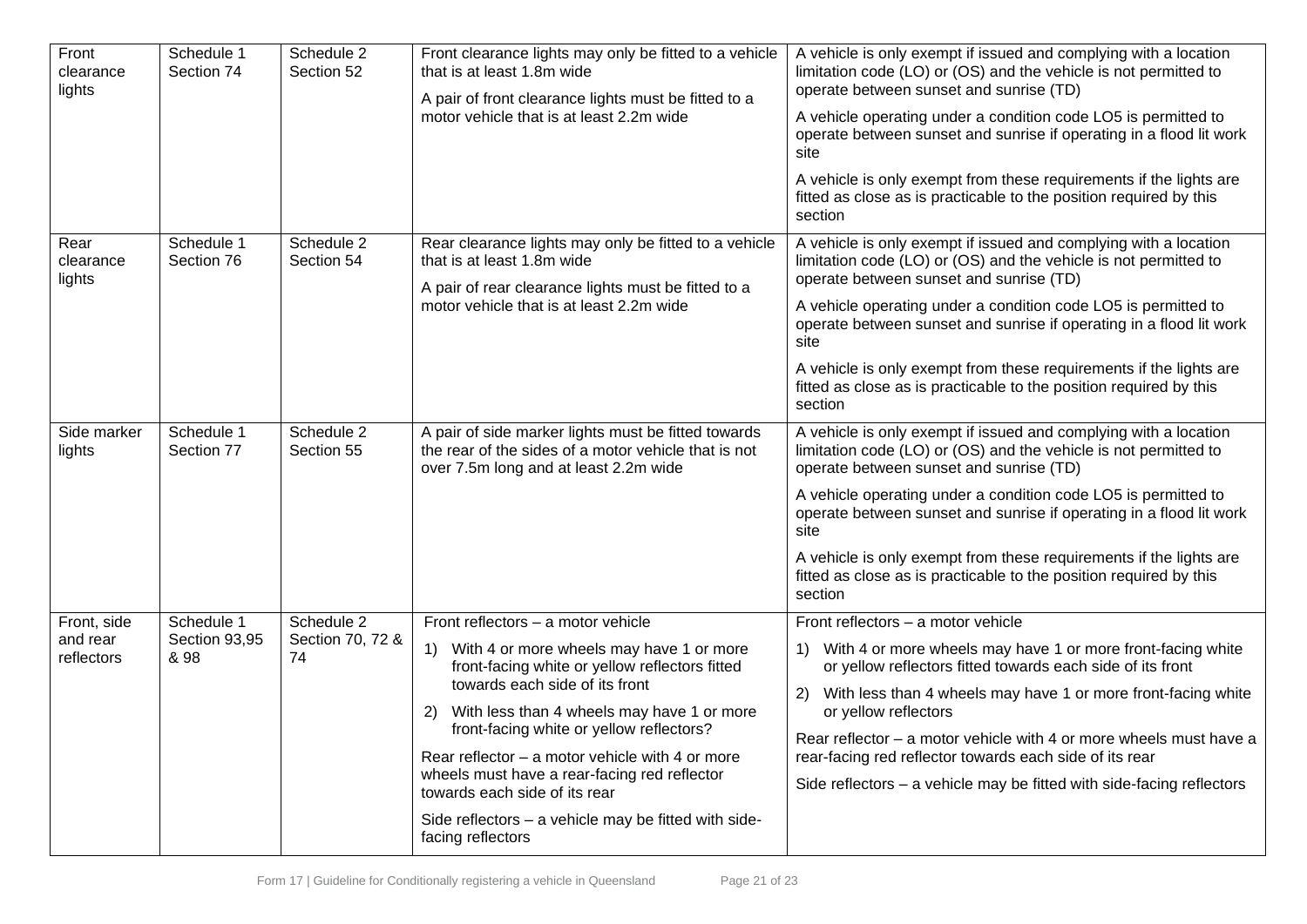| <b>Brake lights</b>    | Schedule 1<br>Section 81 | Schedule 2<br>Section 59 | A brake light must be fitted to the rear of a vehicle,<br>other than a sugar trailer, built after 1934<br>A pair of brake lights must be fitted to the rear of;<br>1) A motor vehicle built after 1959 that has 4 or<br>more wheels, and<br>A motor trike built after 1959 that has 2 rear wheels | A vehicle is only exempt if issued and complying with location<br>limitation condition code LO1 or LO5 or vehicle speed does not<br>exceed 20 km/hr<br>A vehicle is only exempt from these requirements if the lights are<br>fitted as close as is practicable to the position required by this<br>section |
|------------------------|--------------------------|--------------------------|---------------------------------------------------------------------------------------------------------------------------------------------------------------------------------------------------------------------------------------------------------------------------------------------------|------------------------------------------------------------------------------------------------------------------------------------------------------------------------------------------------------------------------------------------------------------------------------------------------------------|
| Direction              | Schedule 1               | Schedule 2               | A motor vehicle with 4 or more wheels that was built                                                                                                                                                                                                                                              | A vehicle is only exempt if issued and complying with location                                                                                                                                                                                                                                             |
| indicating<br>lights   | Section 85               | Section 62               | after August 1966 must have -                                                                                                                                                                                                                                                                     | limitation condition code LO1 or LO5                                                                                                                                                                                                                                                                       |
|                        |                          |                          | 1) A pair of direction indicator lights fitted on, or<br>towards, its front that face forwards, and                                                                                                                                                                                               | A vehicle is only exempt from these requirements if the lights are<br>fitted as close as is practicable to the positions required by this<br>section                                                                                                                                                       |
|                        |                          |                          | A pair of direction indicator lights fitted on, or<br>2)<br>towards, its rear that face backwards                                                                                                                                                                                                 |                                                                                                                                                                                                                                                                                                            |
|                        |                          |                          | A motor vehicle with less than 4 wheels that was<br>built after June 1975 must have -                                                                                                                                                                                                             |                                                                                                                                                                                                                                                                                                            |
|                        |                          |                          | 1) A pair of direction indicator lights fitted on, or<br>towards, its front that face forwards, and                                                                                                                                                                                               |                                                                                                                                                                                                                                                                                                            |
|                        |                          |                          | 2) A pair of direction indicator lights fitted on, or<br>towards, its rear that face backwards                                                                                                                                                                                                    |                                                                                                                                                                                                                                                                                                            |
|                        |                          |                          | A motor vehicle that is not required to have<br>direction indicator lights may have -                                                                                                                                                                                                             |                                                                                                                                                                                                                                                                                                            |
|                        |                          |                          | 1) 1 or more pairs of direction indicator lights that<br>are visible from both the front and rear of the<br>vehicle; or                                                                                                                                                                           |                                                                                                                                                                                                                                                                                                            |
|                        |                          |                          | 2) Both                                                                                                                                                                                                                                                                                           |                                                                                                                                                                                                                                                                                                            |
|                        |                          |                          | a) a pair of direction indicator lights fitted on, or<br>towards, its front that face forwards; and                                                                                                                                                                                               |                                                                                                                                                                                                                                                                                                            |
|                        |                          |                          | A pair of direction indicator lights fitted on, or<br>towards, its rear that face backwards                                                                                                                                                                                                       |                                                                                                                                                                                                                                                                                                            |
| Horn                   | Schedule 1<br>Section 23 | Schedule 2<br>Section 11 | A motor vehicle must be fitted with at least 1 horn or<br>other device that can give audible warning to other<br>road users of the approach or position of the vehicle                                                                                                                            | Nil                                                                                                                                                                                                                                                                                                        |
| Rear vision<br>mirrors | Schedule 1<br>Section 24 | Schedule 2<br>Section 12 | At least 1 rear vision mirror must be fitted to;                                                                                                                                                                                                                                                  | Nil                                                                                                                                                                                                                                                                                                        |
|                        |                          |                          | 1) a car, and                                                                                                                                                                                                                                                                                     |                                                                                                                                                                                                                                                                                                            |
|                        |                          |                          | 2) a motorbike with 2 front wheels, and                                                                                                                                                                                                                                                           |                                                                                                                                                                                                                                                                                                            |